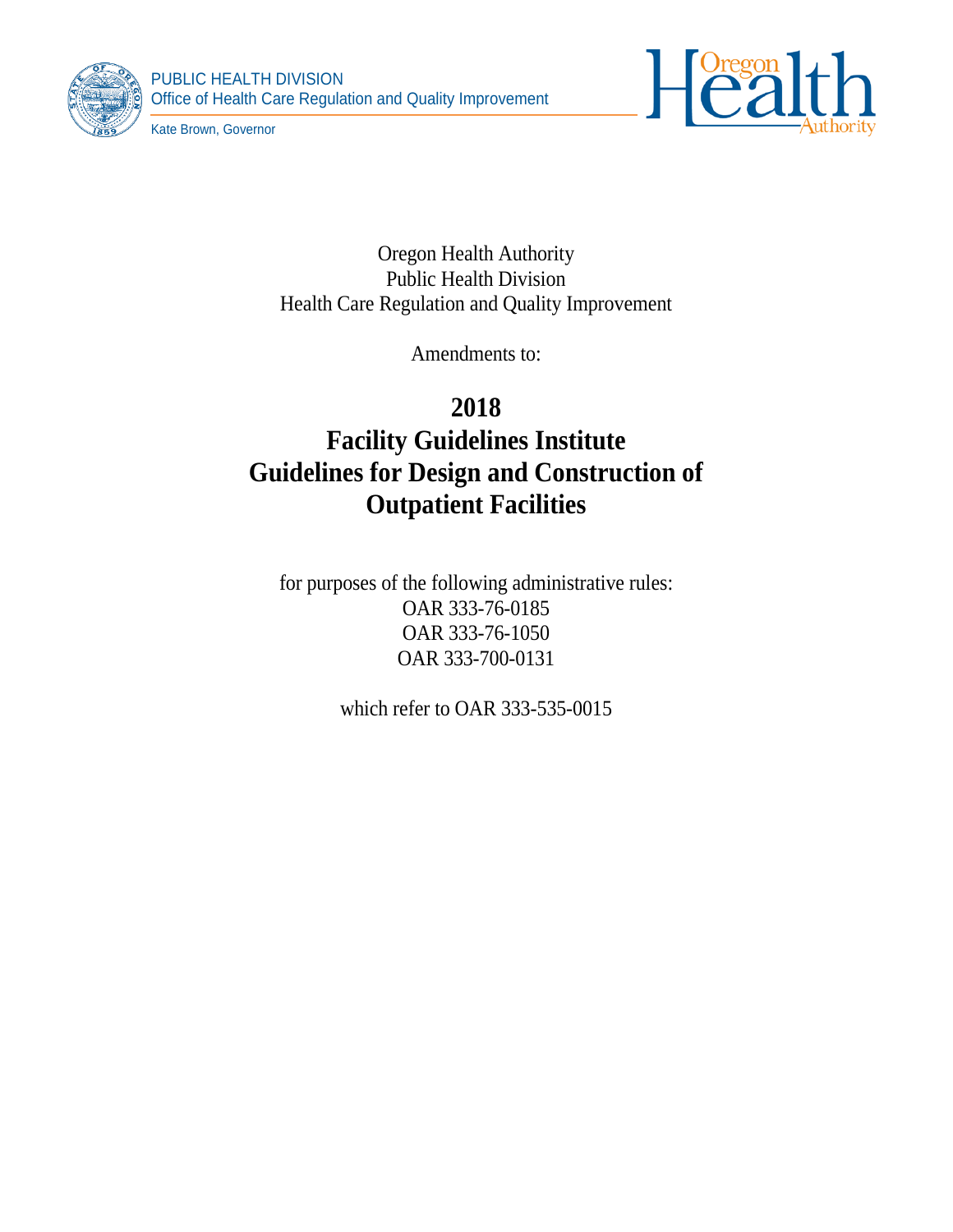# 1.1 Introduction

# **1.1-2 New Construction**

### **Project submittal criteria shall comply with OAR 333-**

**675-0000.** Projects with any of the following scopes of work shall be considered new construction and shall comply with the requirements in the *Guidelines for Design and Construction of Outpatient Facilities*:

# **1.1-3.1.1.2 Major renovation projects**

**Project submittal criteria shall comply with OAR 333- 675-0000.** Projects with either of the following scopes of work shall be considered a major renovation and shall comply with the requirements for new construction in the *Guidelines for Design and Construction of Outpatient Facilities* to the extent possible as determined by the authority having jurisdiction: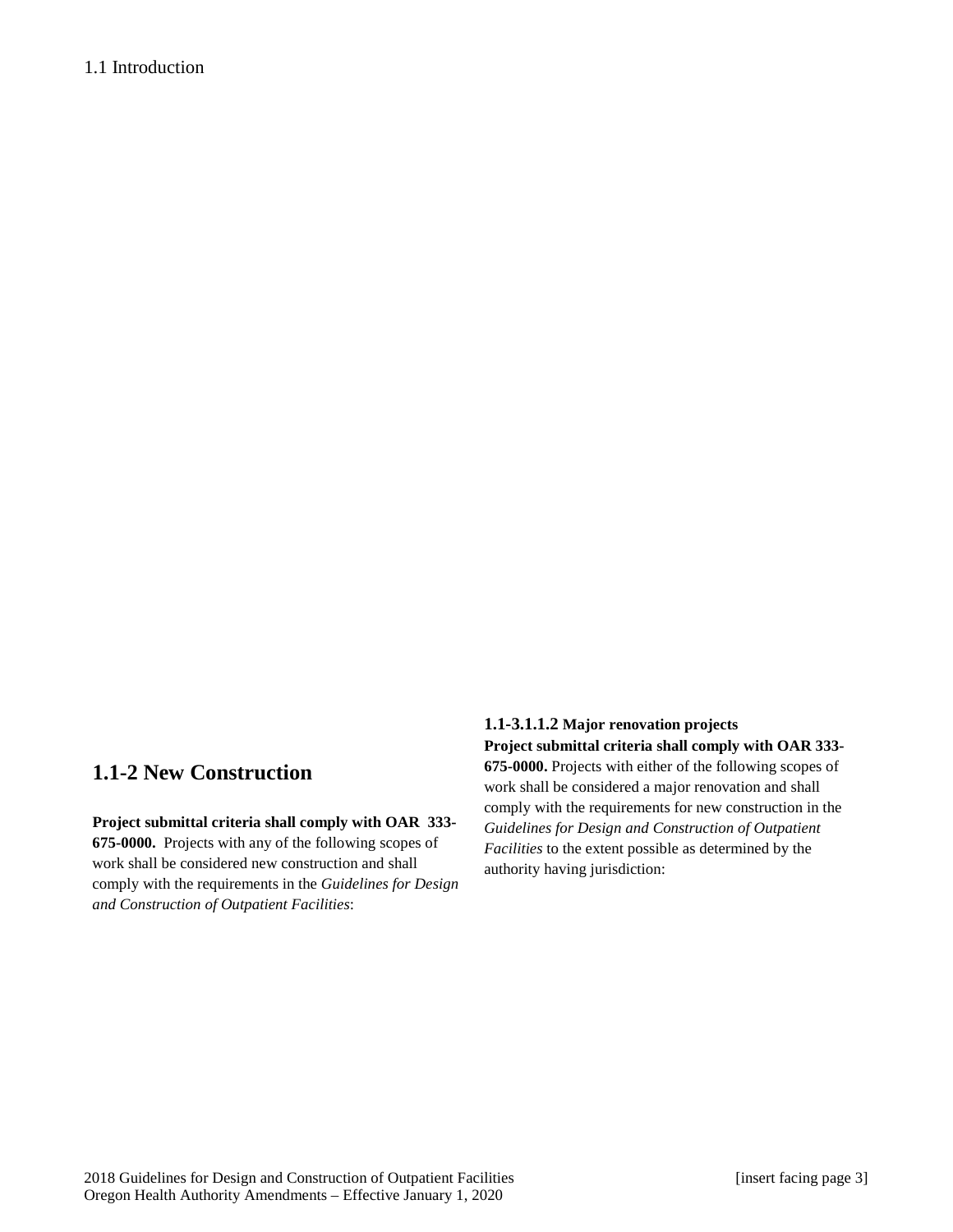**1.1-3.1.2.1** Where major structural elements make total compliance impractical or impossible, exceptions shall be considered **in accordance with the Oregon administrative rules specific to the physical environment of the type of health care facility under consideration.**

**\*1.1-3.1.2.2** Minor renovation or replacement work shall be permitted to be exempted from the requirements in Sectio[n 1.1-3.1.1](http://www.madcad.com/library/230717/664383/#section-1.1-3.1.1) (Compliance Requirements) provided they **meet the criteria specified in OAR 333-675-0000(2) or (3) and** do not reduce the level of health and safety in an existing facility.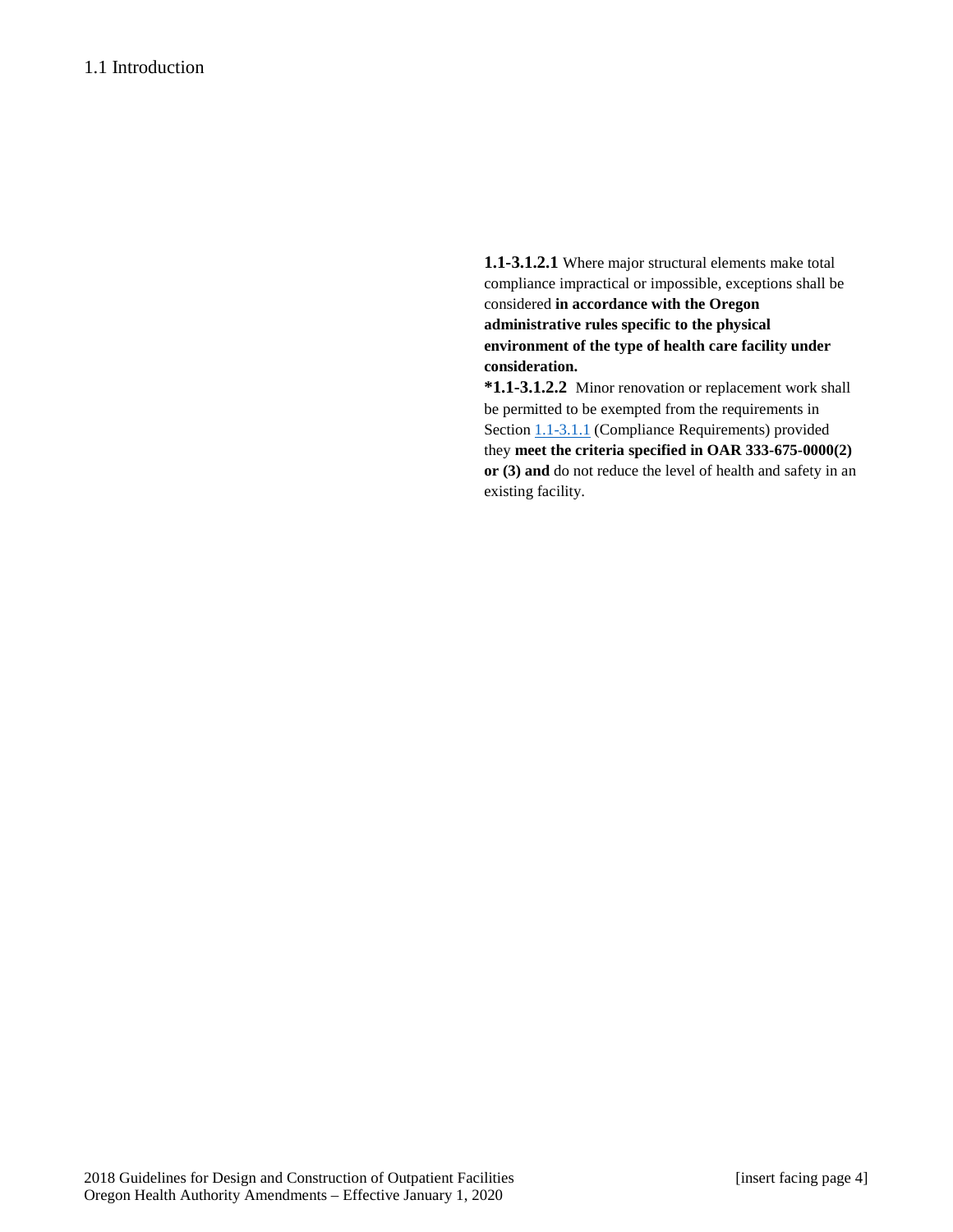**\*1.2-2.1.2.1** The governing body shall be responsible for having a functional program developed, documented, and updated. **The governing body may delegate documentation of the functional program to consultants with subject matter expertise. The governing body shall review and approve the functional program.**

**1.2-2.1.2.3** Activities such as equipment replacement, fire safety upgrades, or minor renovations that will not change the facility's function or character shall not require a functional program.

### **A1.2-2.1.1 Functional program purpose**

a. All projects, large and small, require a functional program to guide the design. The length and complexity of the functional program will vary greatly depending on project scope. The functional program for a small, simple project might consist of a simple sketch or a description of a few sentences.

**A1.2-2.1.2.1** The governing body may delegate documentation of the functional program to the architect or another consultant.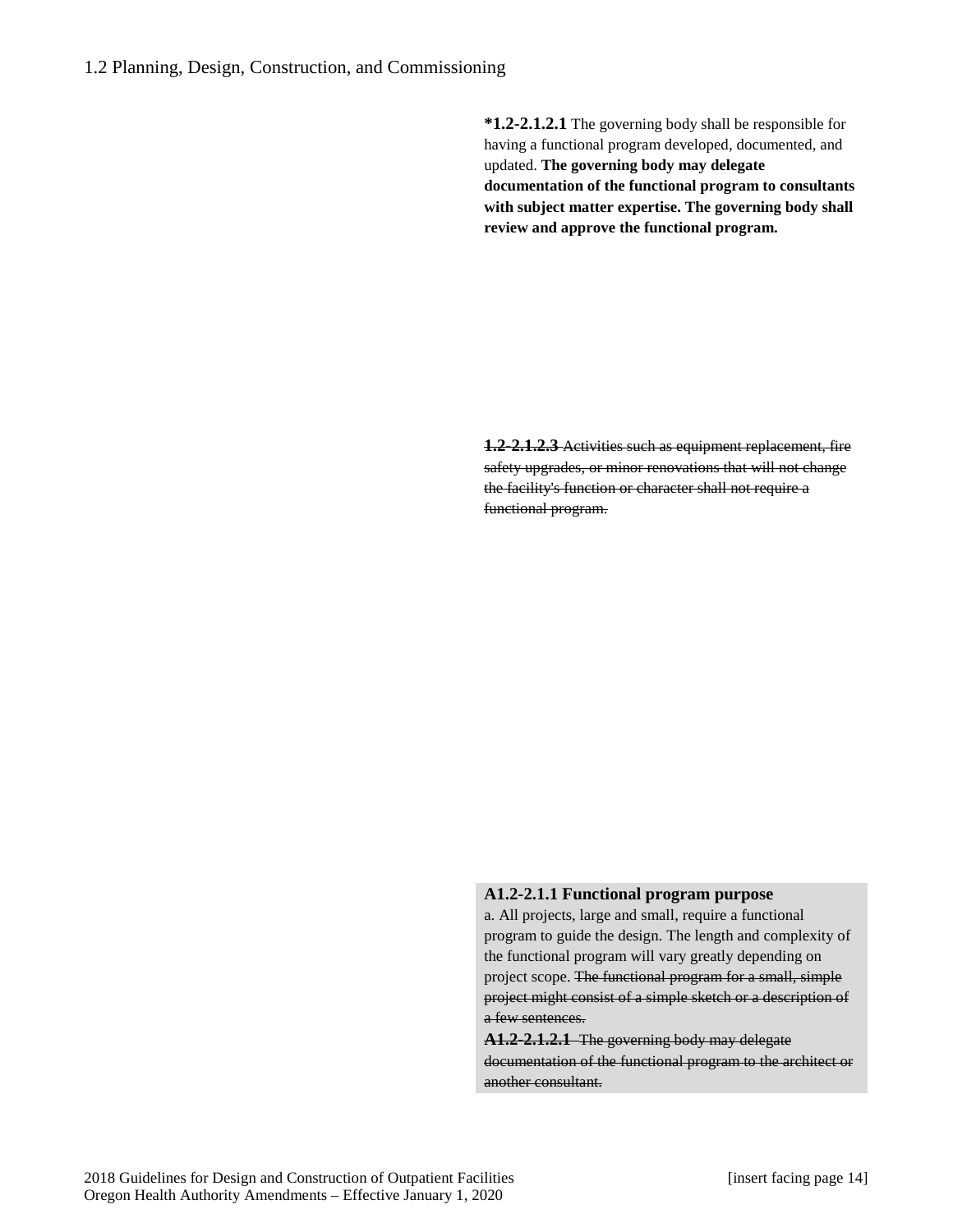### 1.2 Planning, Design, Construction, and Commissioning

**1.2-2.2.7.4 A description of the following:**

**(a) Special design feature(s);** 

**(b) Occupant load, numbers of staff, patients, visitors and vendors;** 

**(c) Issue of privacy/confidentiality for patient;** 

**(d) In treatment areas, describe:** 

**(A) Types of procedures;** 

**(B) Design considerations for equipment;** 

**(C) Requirements where the circulation patterns are a** 

**function of asepsis control; and** 

**(D) Highest level of sedation, if applicable.** 

**(e) For Outpatient Surgery facilities, the functional program must also describe:** 

**(A) Level of medical gas system per NFPA 99; and** 

**(B) Type of central electrical system.**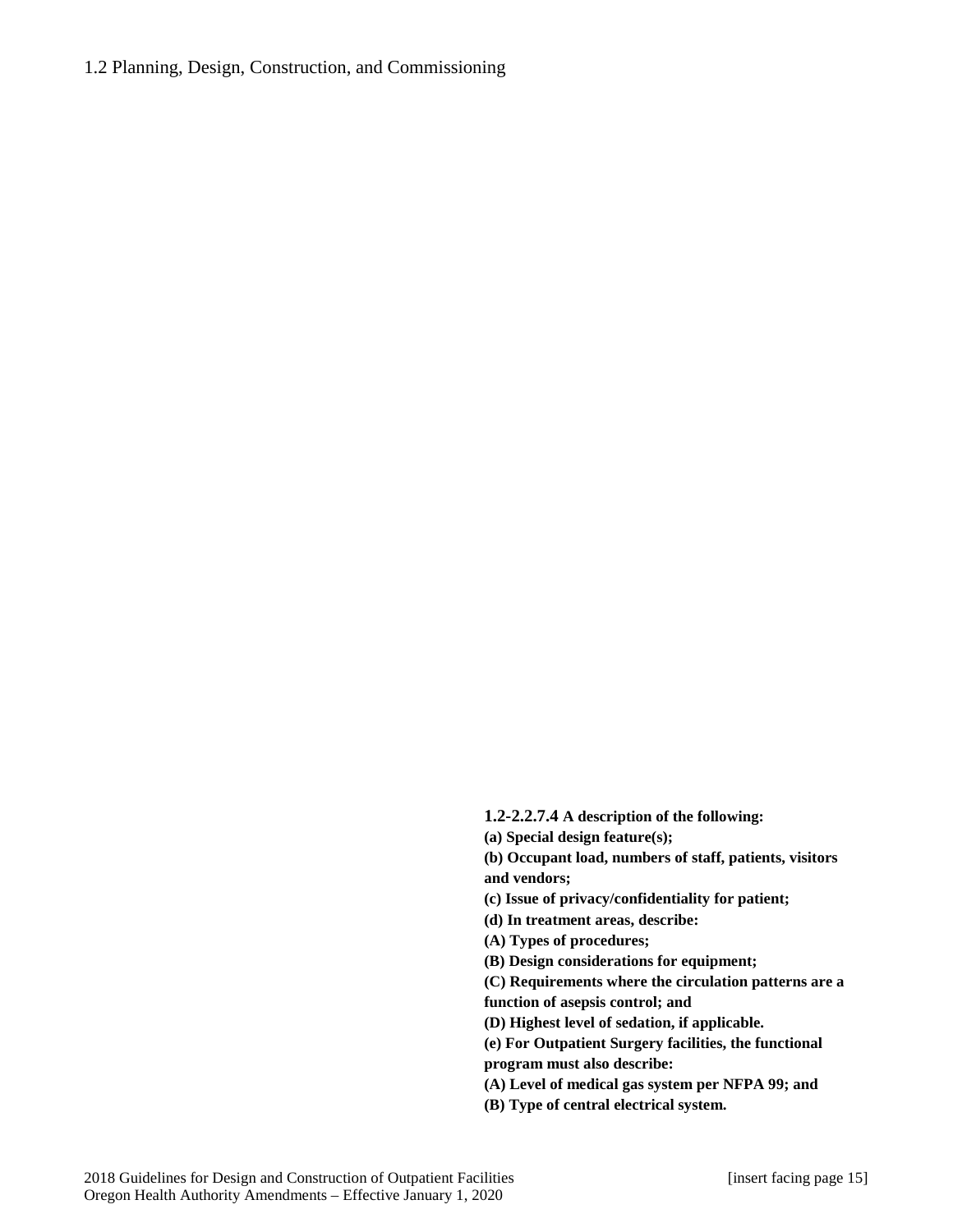**1.2-4.1.1.2** To support this goal, an interdisciplinary team shall develop a safety risk assessment **(SRA). A copy of the SRA shall accompany construction documents submitted to the Oregon Health Authority, Facility Planning and Safety program.**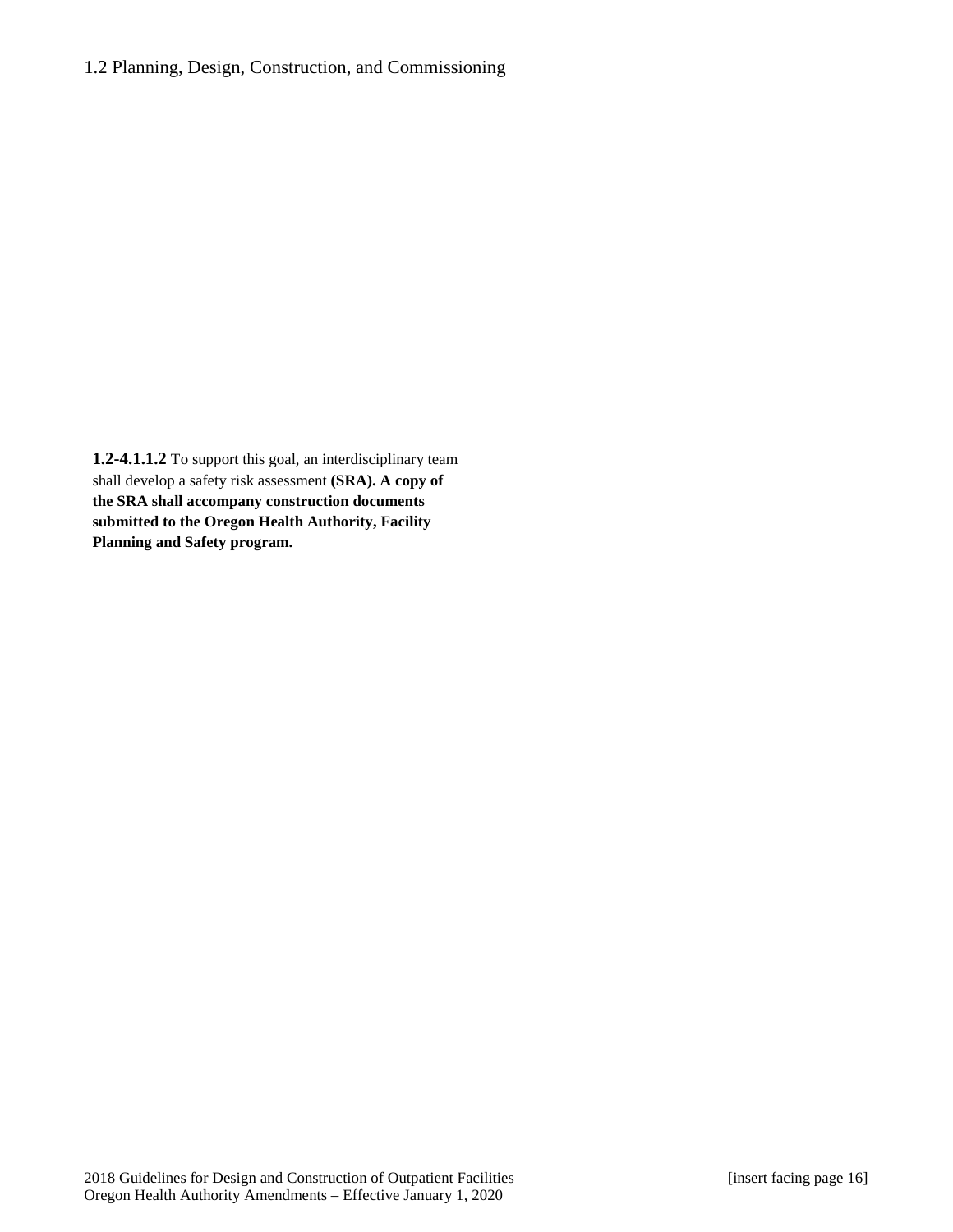# **1.2-4.6.1 Behavioral and Mental Health Elements of the Safety Risk Assessment**

The SRA report shall identify areas where patients at risk of mental health injury and suicide will be served. **Elements of the assessment shall include but are not limited to:** 

**(1) A statement explaining the psychiatric population groups served;** 

**(2) A discussion of the capability for staff visual supervision of patient ancillary areas and corridors; (3) A discussion of the risks to patients, including selfinjury, and the project solutions employed to minimize such risks; and**

**(4) A discussion of building features and equipment, including items which may be used as weapons, that is intended to minimize risks to patients, staff and visitors.**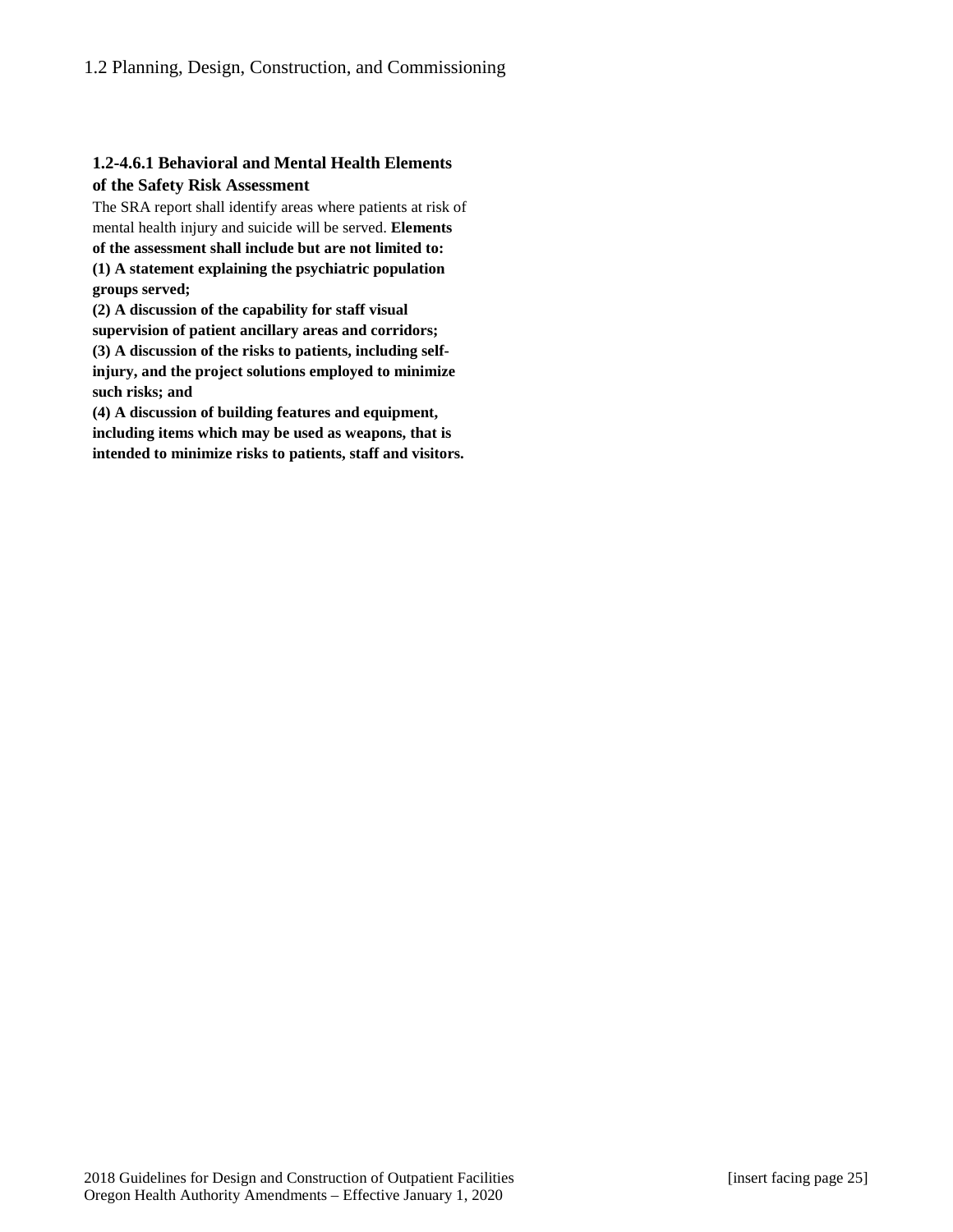**\*1.2-8 Commissioning Subsections 1.2-8.1 through 1.2-8.2.5.5 are deleted in entirety.**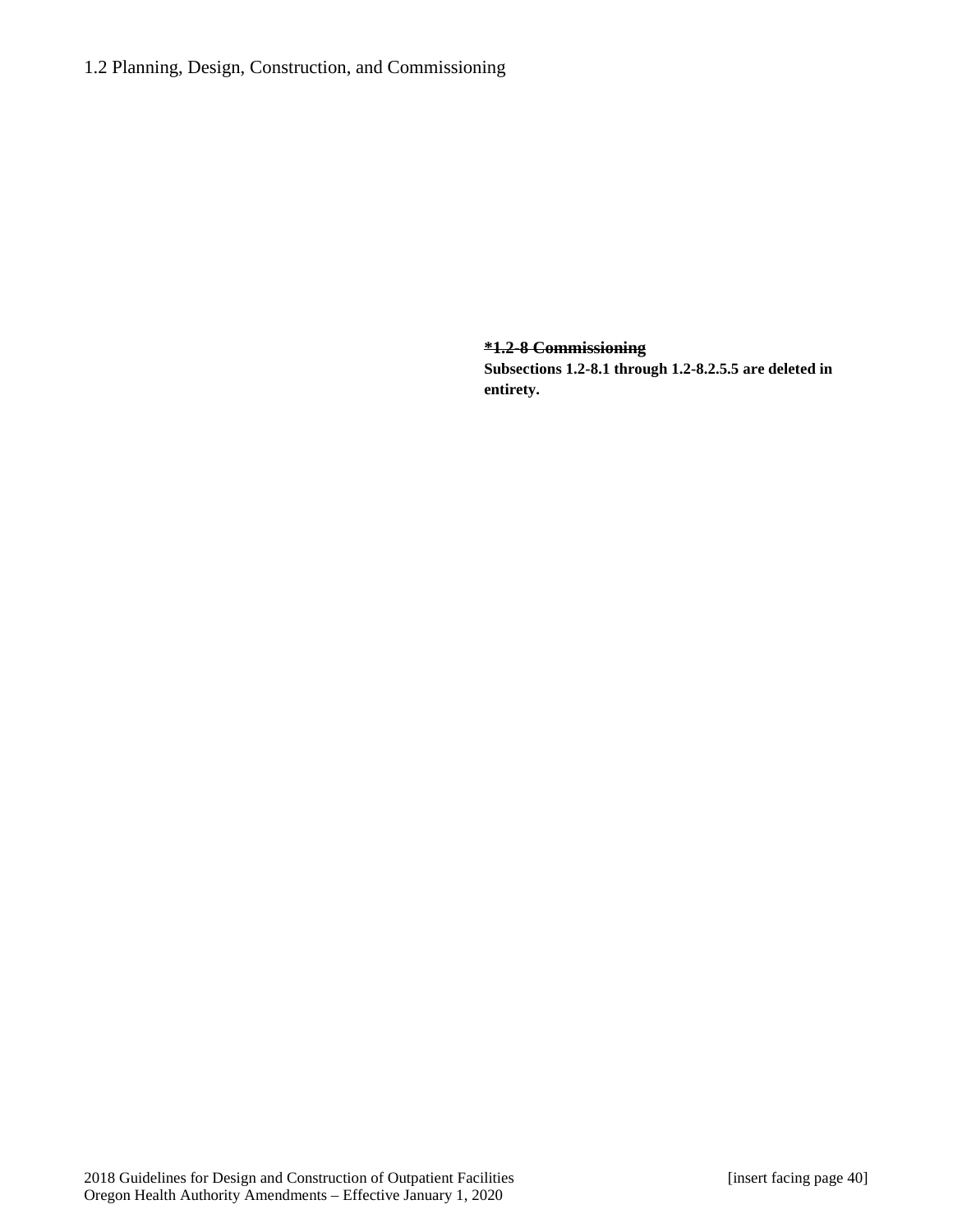# 1.2 Planning, Design, Construction, and Commissioning

### **\*1.2-9 Record Drawings and Manuals**

**Subsections 1.2-9.1 through 1.2-9.3.6 are deleted in entirety.**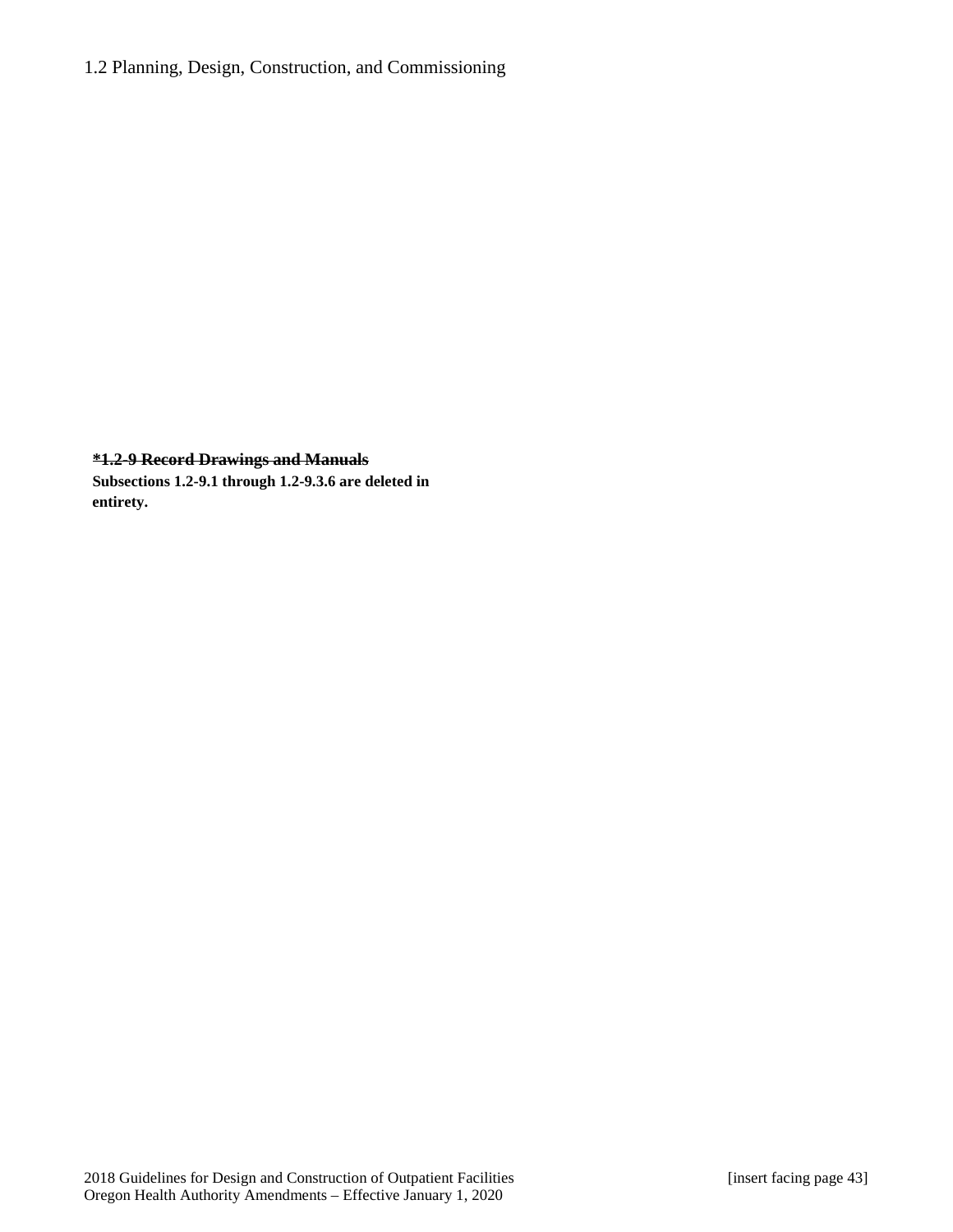**2.1-3.2.1.2 Single-patient examination/observation room**  (3)**(f) Work counter that complies with 2.1-7.2.2.15 (Work Surfaces)**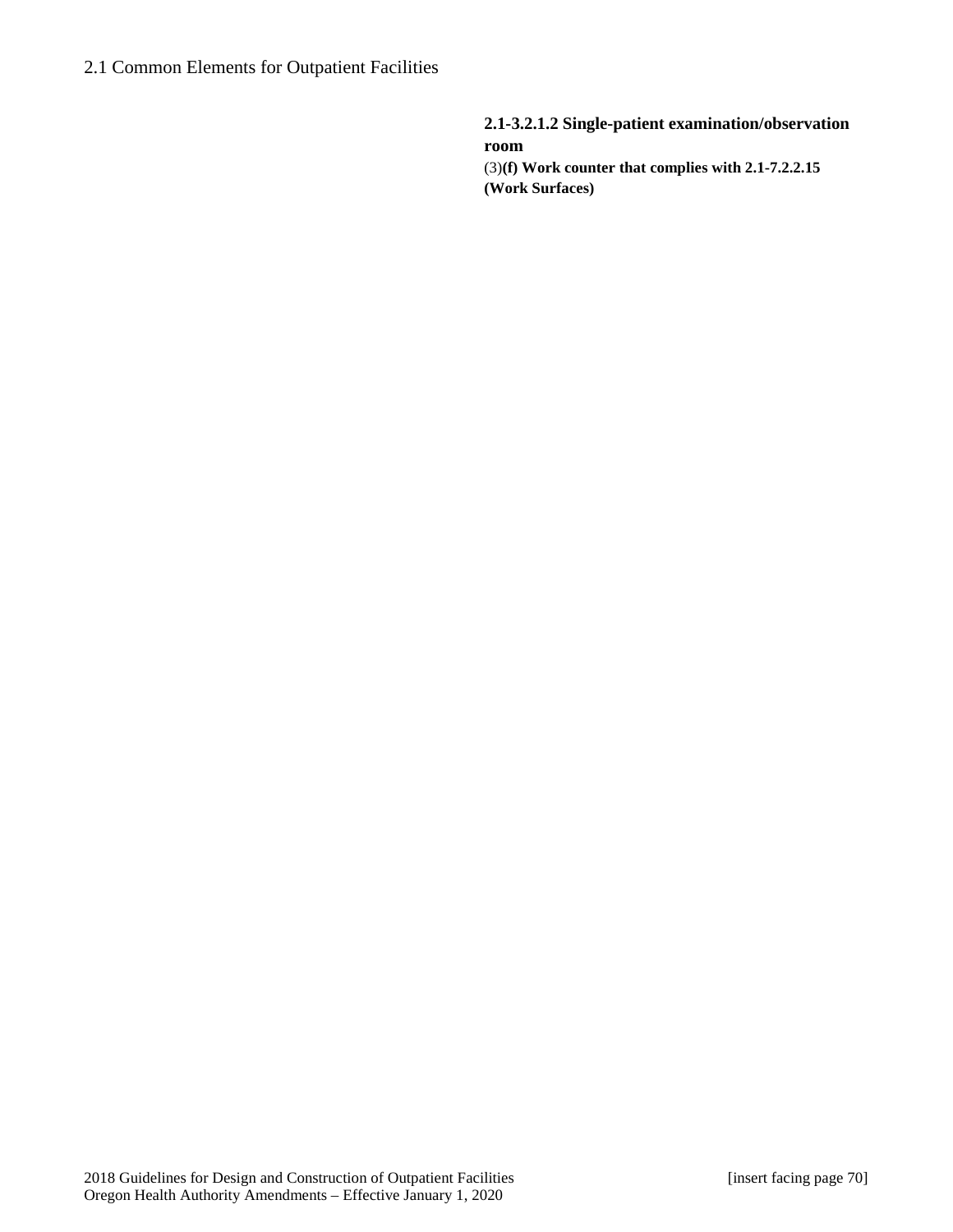### **2.1-3.2.2.8 Support areas for the procedure room**

\*(12) Soiled holding. A **dedicated soiled hold room or**  space for holding soiled materials shall be provided that is separate from the clean storage area.

**2.1-3.2.2.7 Other design requirements (4) Provision for in-room storage of supplies and equipment used in procedure room. May be fixed cabinets or movable cart(s).**

### **2.1-3.2.2.10 Support areas for patients**

(4) Storage for patients' belongings. Provisions shall be made for securing patients' personal effects during procedures. **Individual, lockable storage shall be provided.**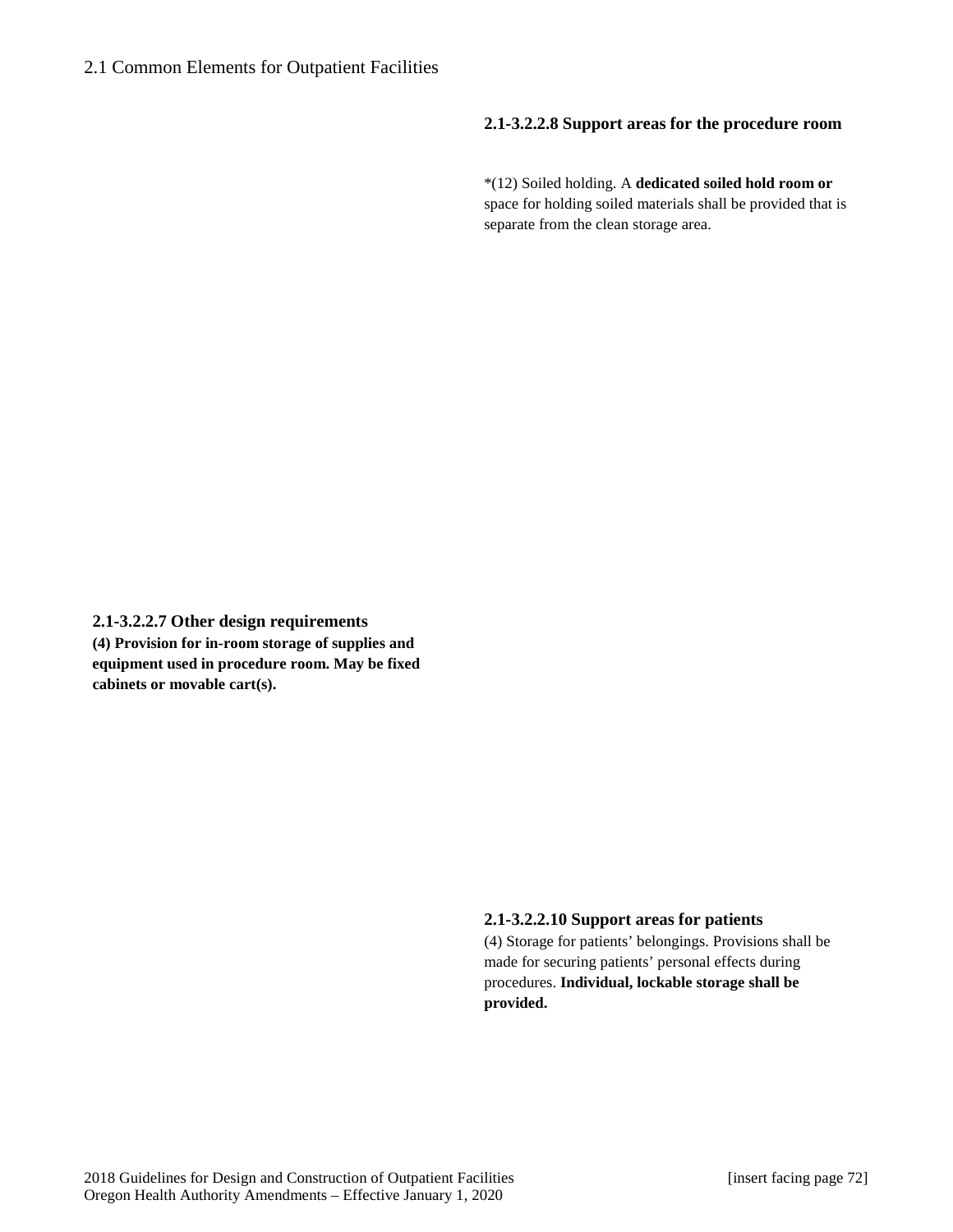#### **2.1-3.2.3.10 Support areas for patients**

(4) Storage for patients' belongings. Provisions shall be made for securing patients' personal effects during procedures. **Individual, lockable storage shall be provided.**

### **2.1-3.2.3.8 Support areas for the operating room**

(1) General

(a) Facilities that have an operating room(s) shall have the support areas in this section.

(b) Sharing of these support areas with other clinical services in the facility shall be permitted. **An ambulatory surgery center (ASC) that is Medicare-certified must be distinct from any other health care facility or officebased physician practice as required in 42 CFR 416.2 and 42 CFR 416.44(a)(2) and (b).**

(12) Soiled holding W **workroom meeting requirements in 2.1-3.8.12.** A space **room** for holding soiled materials shall be provided that is separate from the clean storage area.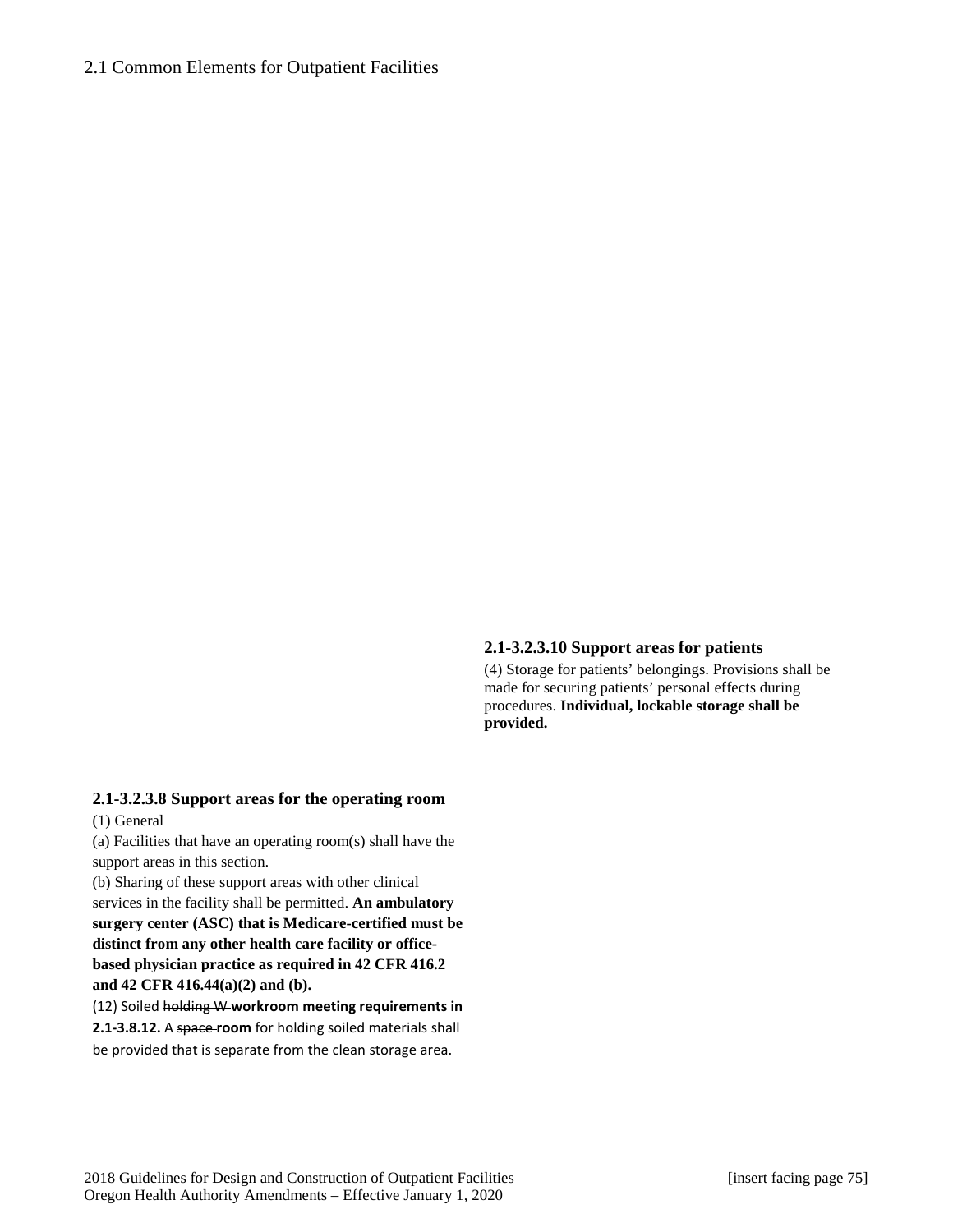#### **\*2.1-3.5.1.3 Radiation protection**

\*(c) Shielded view window. The control alcove or room shall include a shielded view window designed to provide a full view of the examination/procedure table and the patient at all times, including a full view of the patient during imaging activities (e.g., when the table is tilted or the chest x-ray is in use). **Where protected alcoves with view windows are required, a minimum of 1 foot 6 inches between the view window and the outside partition edge shall be provided.** If a direct line of sight cannot be accommodated due to functional requirements, use of closed circuit video monitoring shall be permitted.

# **2.1-3.5.2 Imaging Rooms 2.1-3.5.2.1 General**

(3) Where imaging procedures meeting Class 3 criteria are performed, a room(s) that meets the requirements for the applicable imaging suite and for an operating room (see Section 2.1-3.2.3) shall be provided. **These imaging rooms shall comply with the following:**

**(a) Be sized to accommodate the personnel and equipment planned to be in the room during procedures.** 

**(b) Have a minimum clear floor area of 600 square feet (55.74 square meters) with a minimum clear dimension of 20 feet (6.10 meters).** 

**(c) Where renovation work is undertaken and it is not possible to meet the above minimum standards, these rooms shall have a minimum clear floor area of 500 square feet (46.50 square meters) with a minimum clear dimension of 20 feet (6.10 meters).** 

**(d) Fixed encroachments into the minimum clear floor area. Fixed encroachments shall be permitted to be included when determining the minimum clear floor area for an operating room as long as:** 

**(i) There are no encroachments into the sterile field. (ii) The encroachments do not extend more than 12 inches (30.5 centimeters) into the minimum clear floor area outside the sterile field.** 

**(iii) The encroachment width along each wall does not exceed 10 percent of the length of that wall.**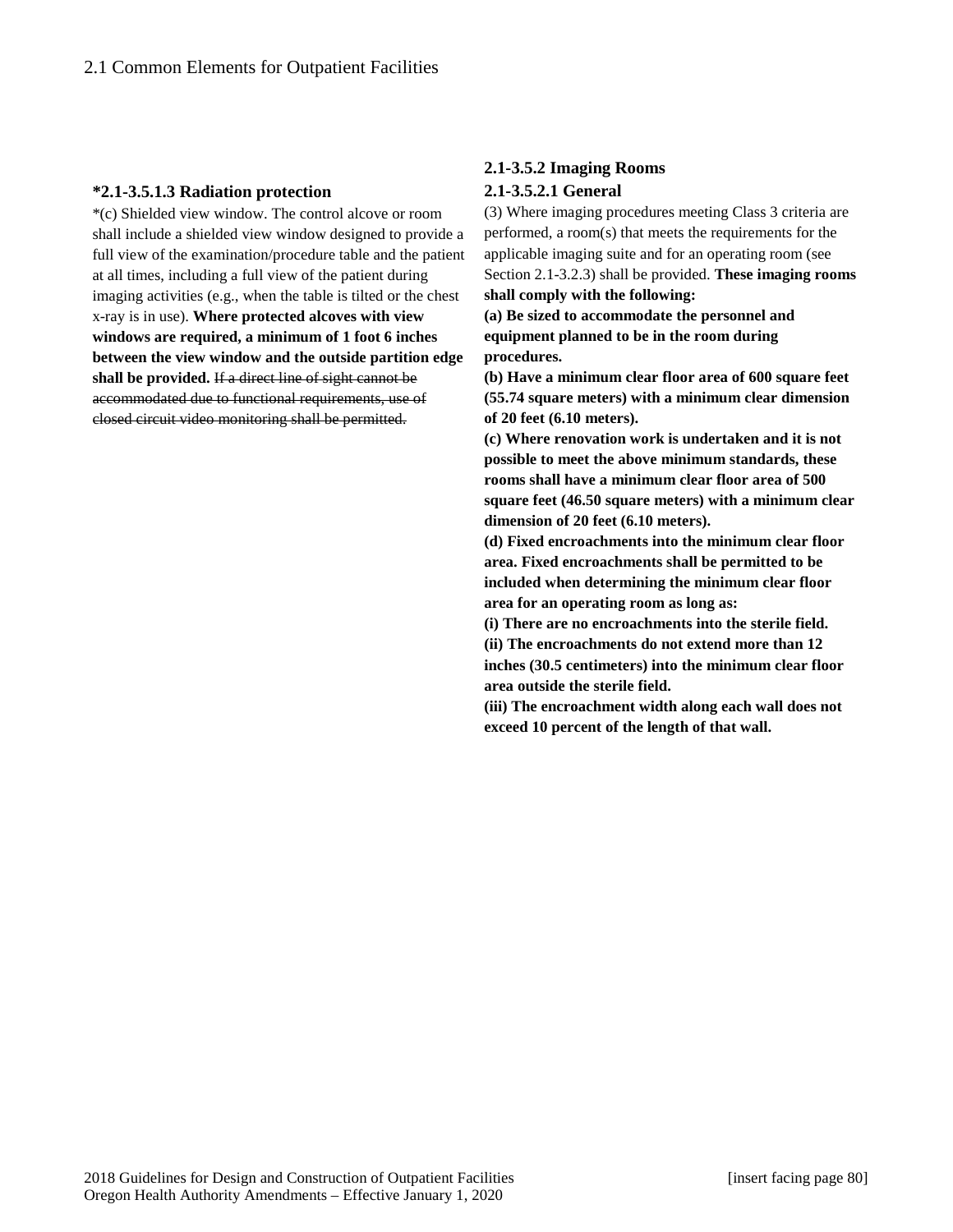**\*2.1-3.5.4.4 Mammography room. (5) Where patients change in mammography room, privacy shall be provided.**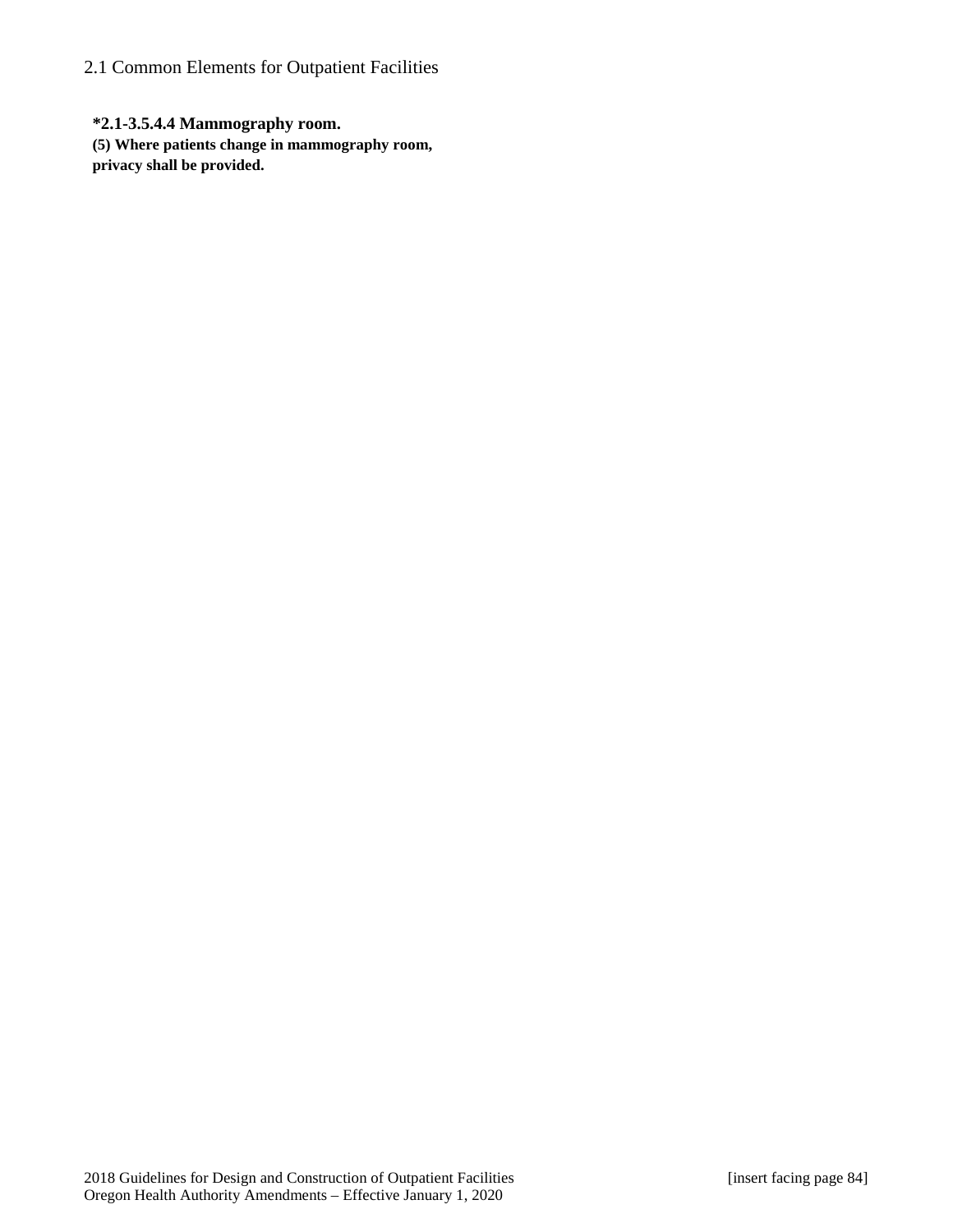**2.1-3.6.2.4 Hybrid imaging/therapy systems Where external beam radiation therapy systems are combined with a concurrent imaging option (e.g., CT or MRI), the full design criteria for both contributing imaging/therapy devices shall be applied to the hybrid service.**

### **A2.1-3.6**

b. *Hybrid imaging/therapy systems.* Where external beam radiation therapy systems are combined with a concurrent imaging option (e.g., CT or MRI), the full design criteria for both contributing imaging/therapy devices should shall be applied to the hybrid service.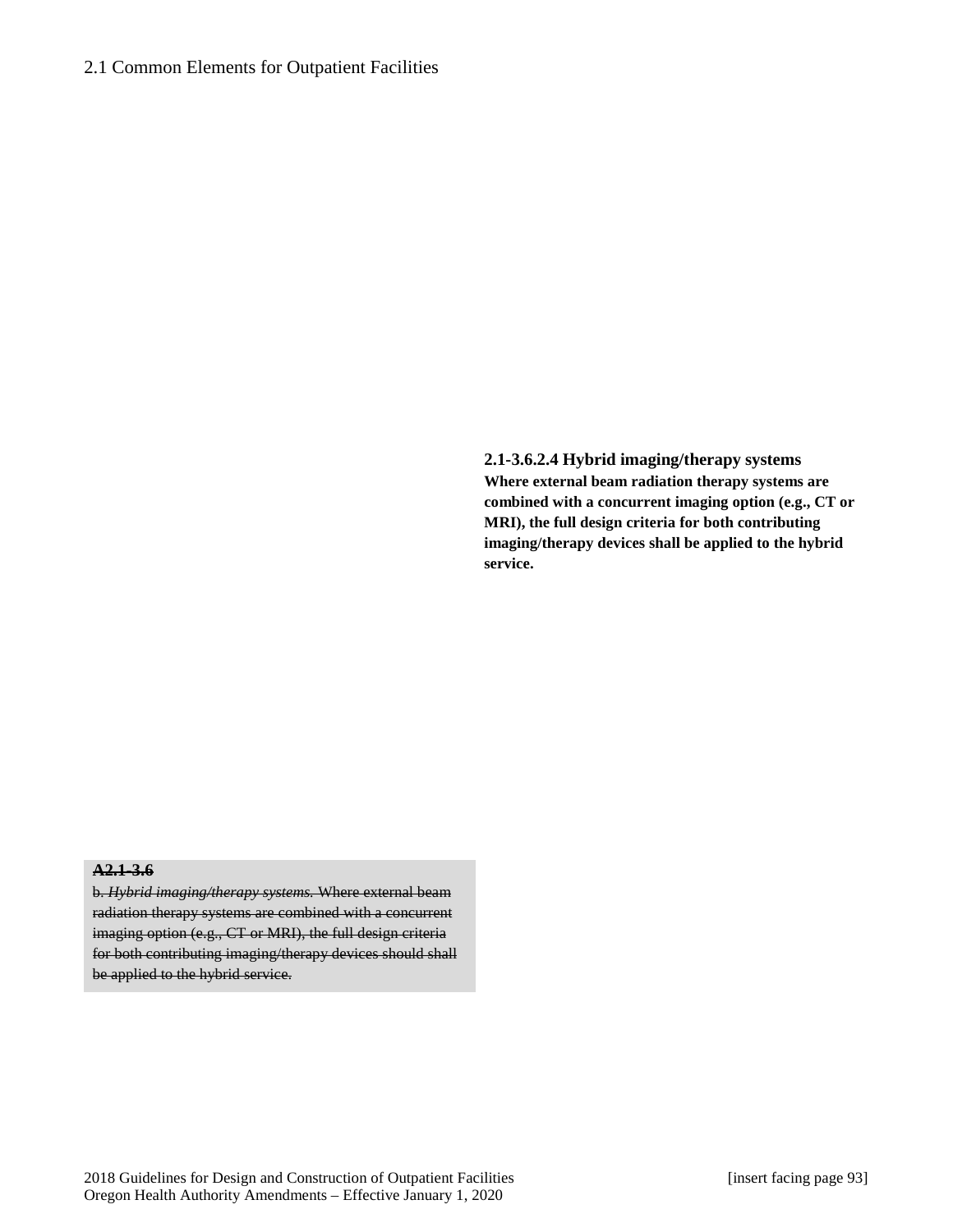### **2.1-3.6.8.17 Additional Support Areas:**

**(1) Control room or area:**

**(a) All external beam radiation therapy treatment and simulator rooms shall have a control room or area.**

**(b) Control room shall have visual and audio contact with patient in the treatment room. Visual contact may be direct or by video link.**

**(2) Treatment planning and record room, if provided, shall be sized to meet manufacturers' dosimetry system requirements.** 

**(3) Consultation room shall be provided for radiation therapy suite.**

### **A2.1-3.6.8.16 Other support areas for radiation**

**therapy.** In addition to the optional support areas in the main text, the following support areas may be needed to support radiation therapy services:

a. Treatment planning and record room

b. Computer control area. This is usually located just

outside the entry to the radiation therapy room(s).

e. a. Dosimetry equipment area or storage for calibration phantoms

d. b. Workstation/nutrition station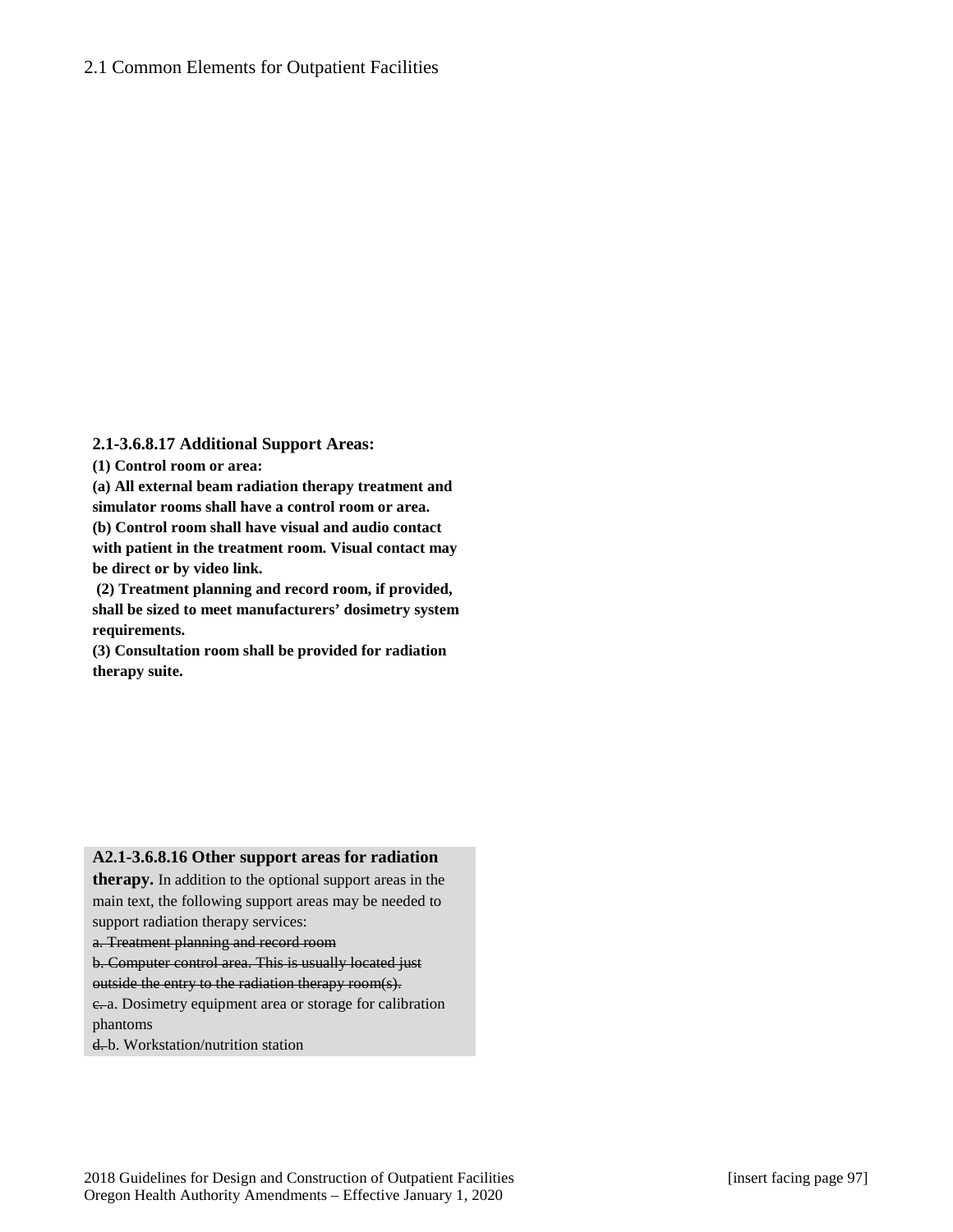#### **2.1-3.8.2.5**

Hand**-wash** sanitation dispenser **station shall be provided within 20 feet, not through a door. See section [2.1-7.](http://www.madcad.com/library/230717/664414/#section-2.1-3.8.7)2.2.8 (Hand-washing stations) for requirements.**

# **2.1-3.8.7.3 Additional requirements for handwashing stations that serve multiple patient care stations**

\*(1) At least one hand-washing station shall be provided for every four patient care stations or fewer. and for each major fraction thereof.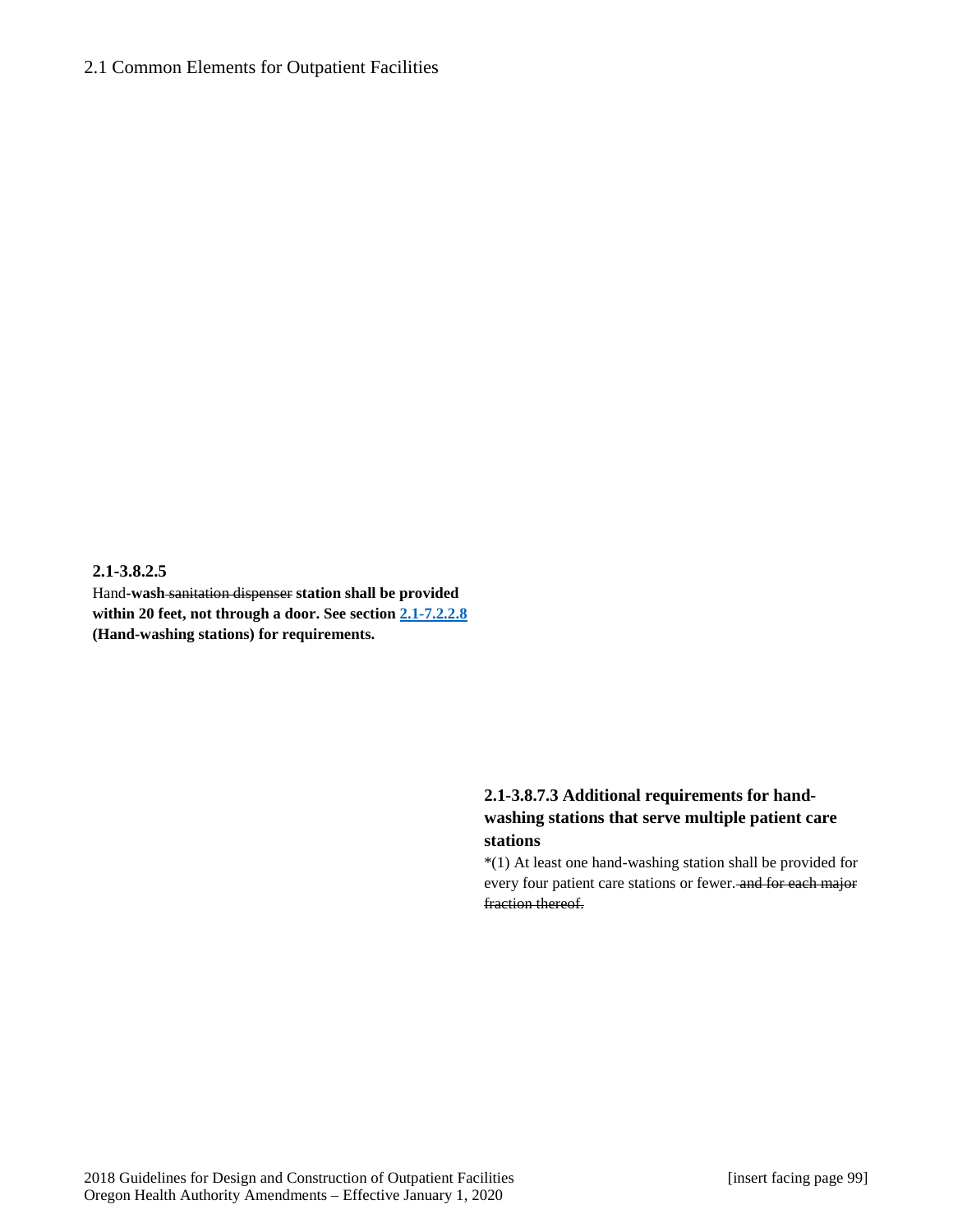#### **2.1-3.8.10.1**

In public areas, Ice-making equipment shall be of the selfdispensing type.

### **2.1-3.8.10.2**

In areas restricted to staff only, use of storage bin type equipment for making and dispensing ice shall be permitted.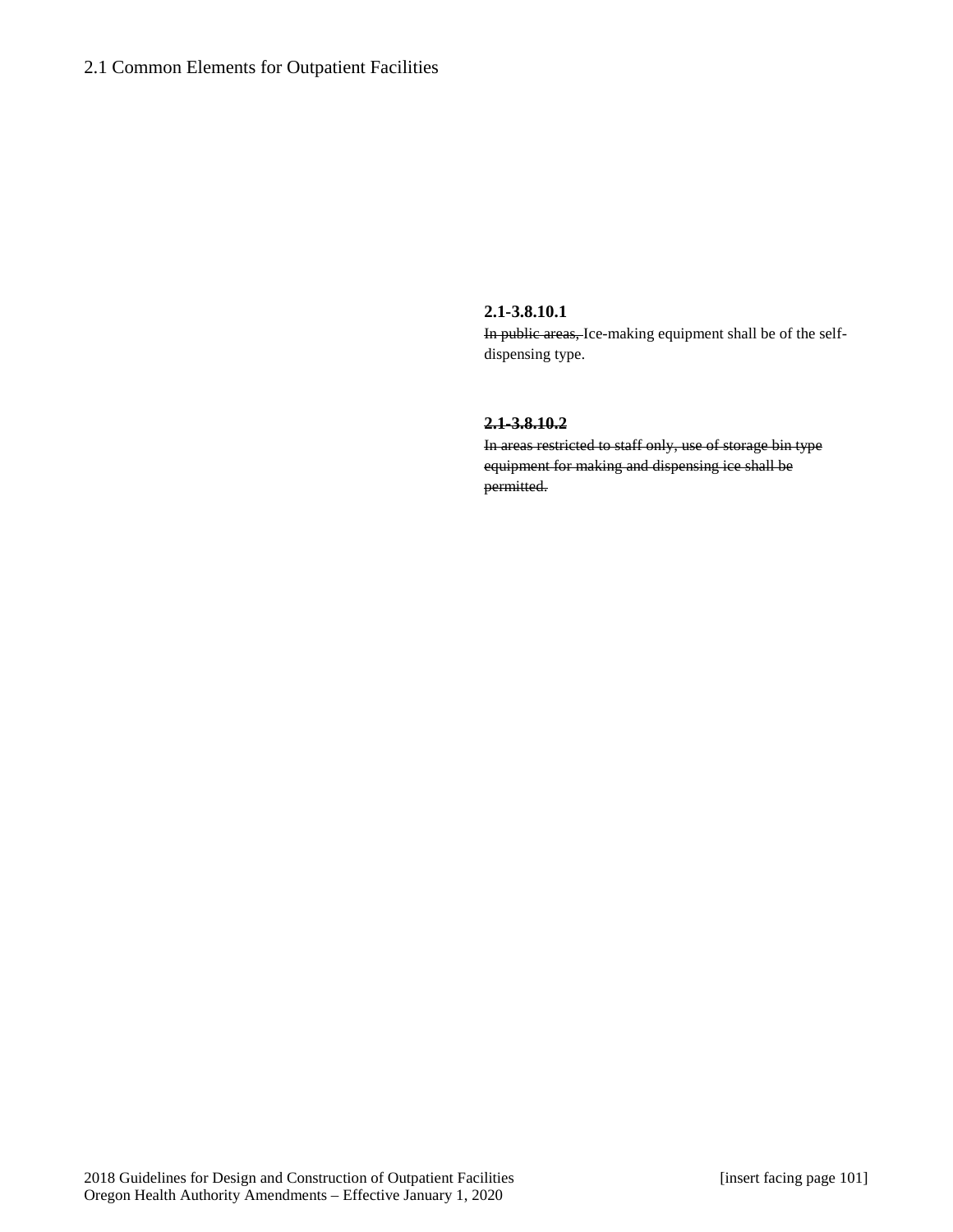# **2.1-3.8.12.3 Soiled holding room.**

(1) Hand-washing station. Or hand sanitation dispenser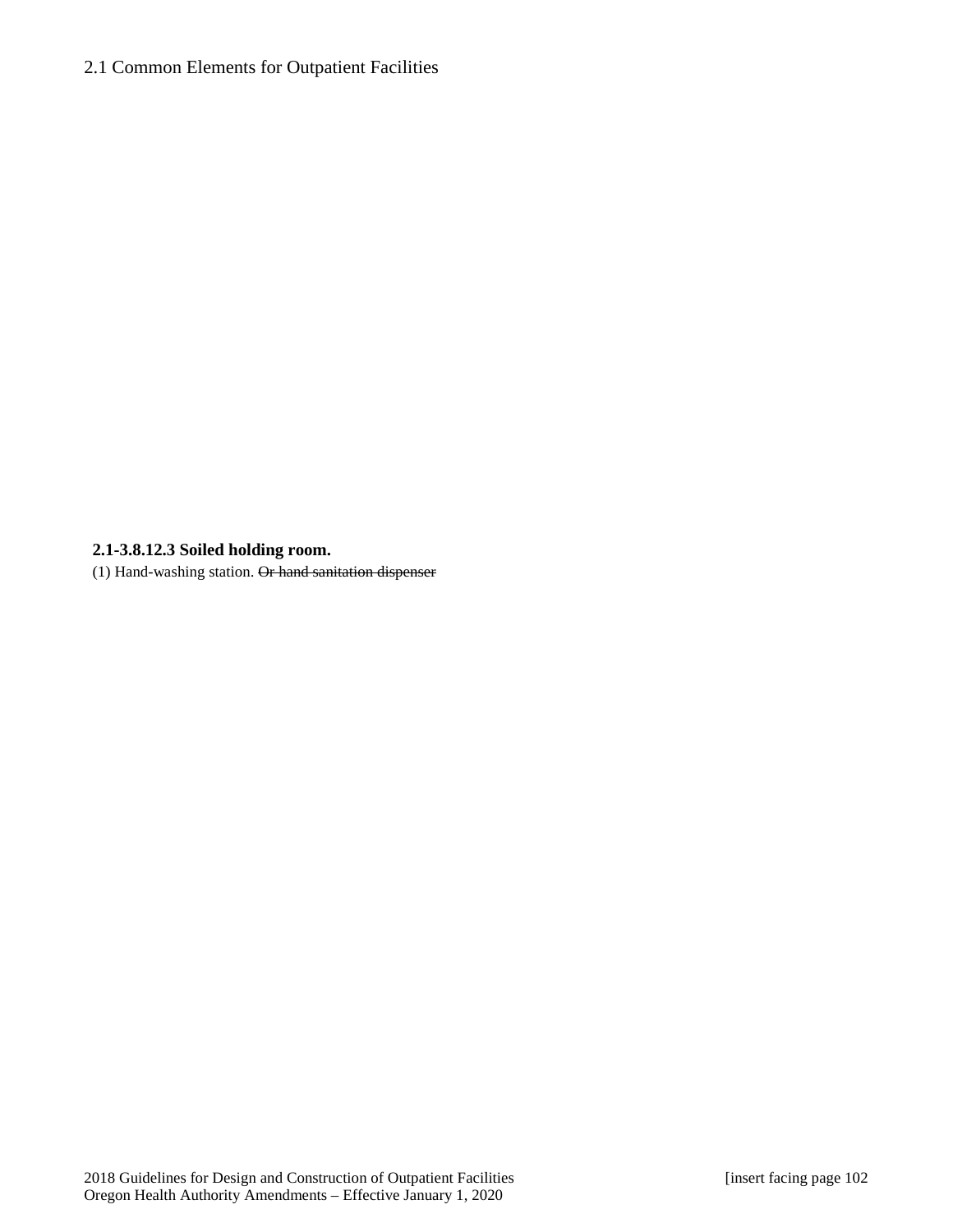# **2.1-4.1.2.3 Hand-washing station(s)**

(2) Additional hand-washing stations shall be provided based on the safety risk assessment. **within 20 feet of each workstation where specimens or reagents are handled.**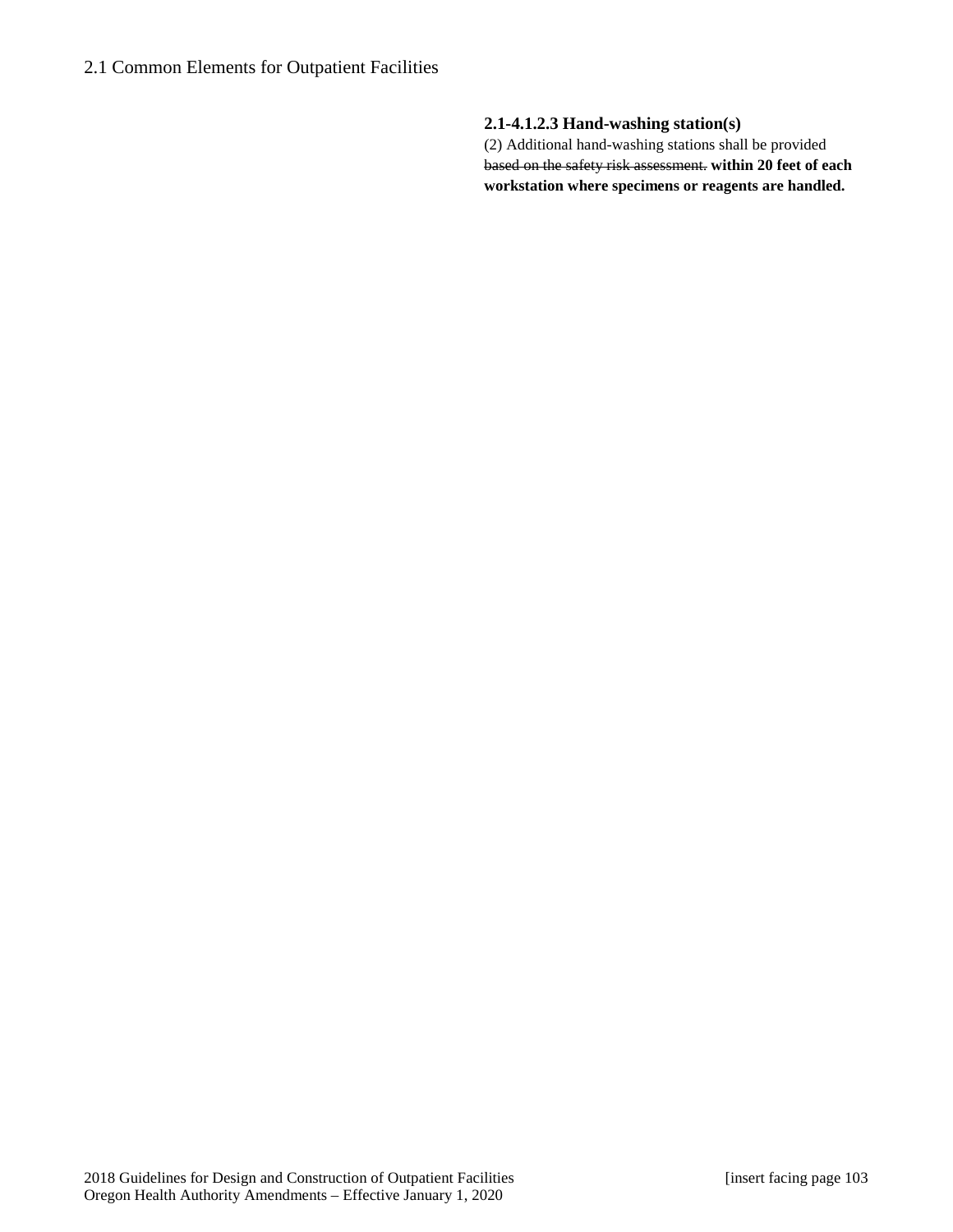**2.1-4.1.8.1 Storage cabinet(s) or closet(s) (2) Refrigeration for storage of reagents, controls and patient specimens as necessary.**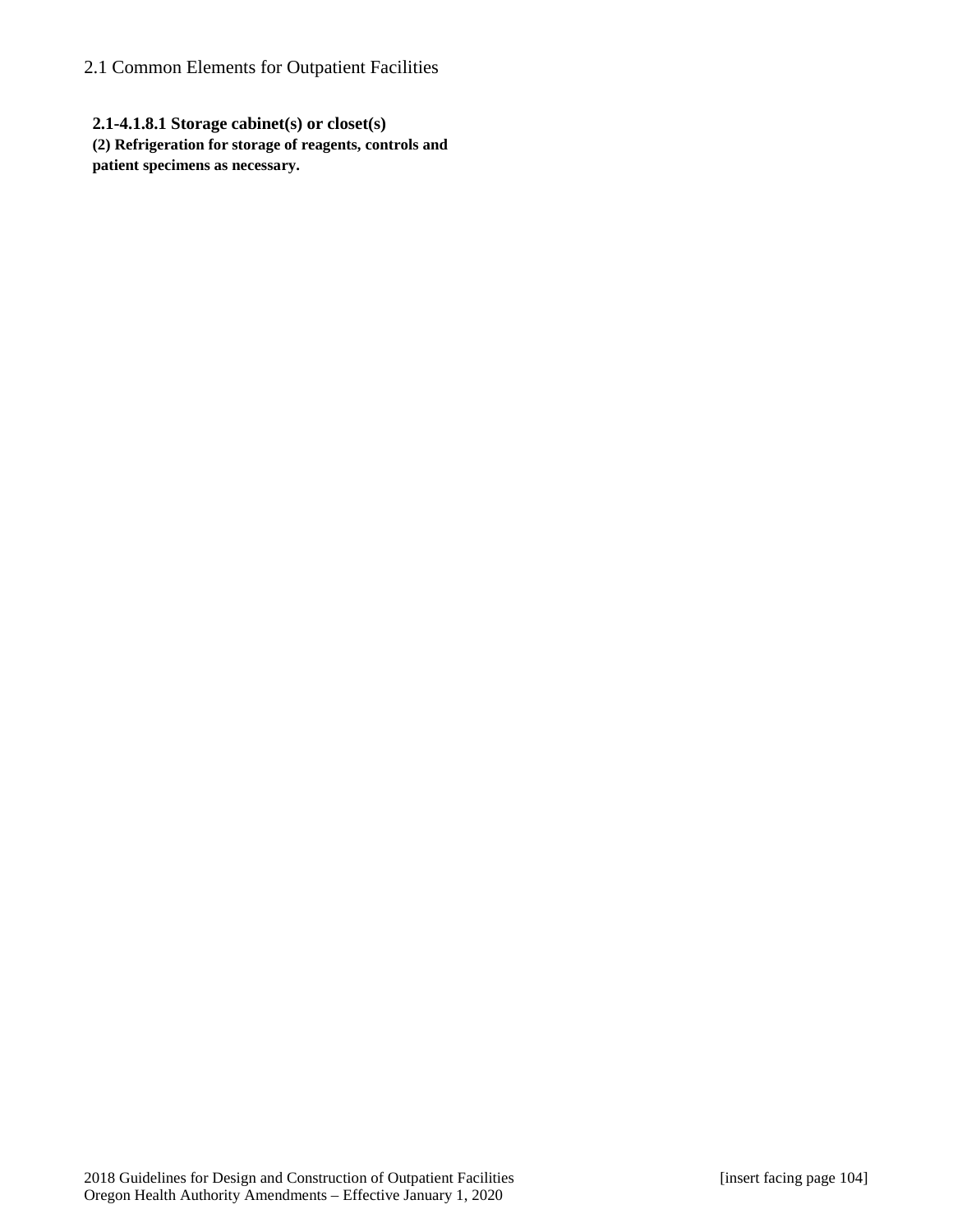### **2.1-4.2.8.7 Hand-washing station.**

A hand-washing station(s) shall be provided either in an anteroom or immediately outside the room where open medication(s) are prepared **within each separate room where open medication is prepared for administration except where prohibited by OAR chapter 855, division 045; USP 797 or USP 800. Where a hand-wash station is prohibited in the compounding room, a hand-wash station(s) shall be provided in an anteroom.**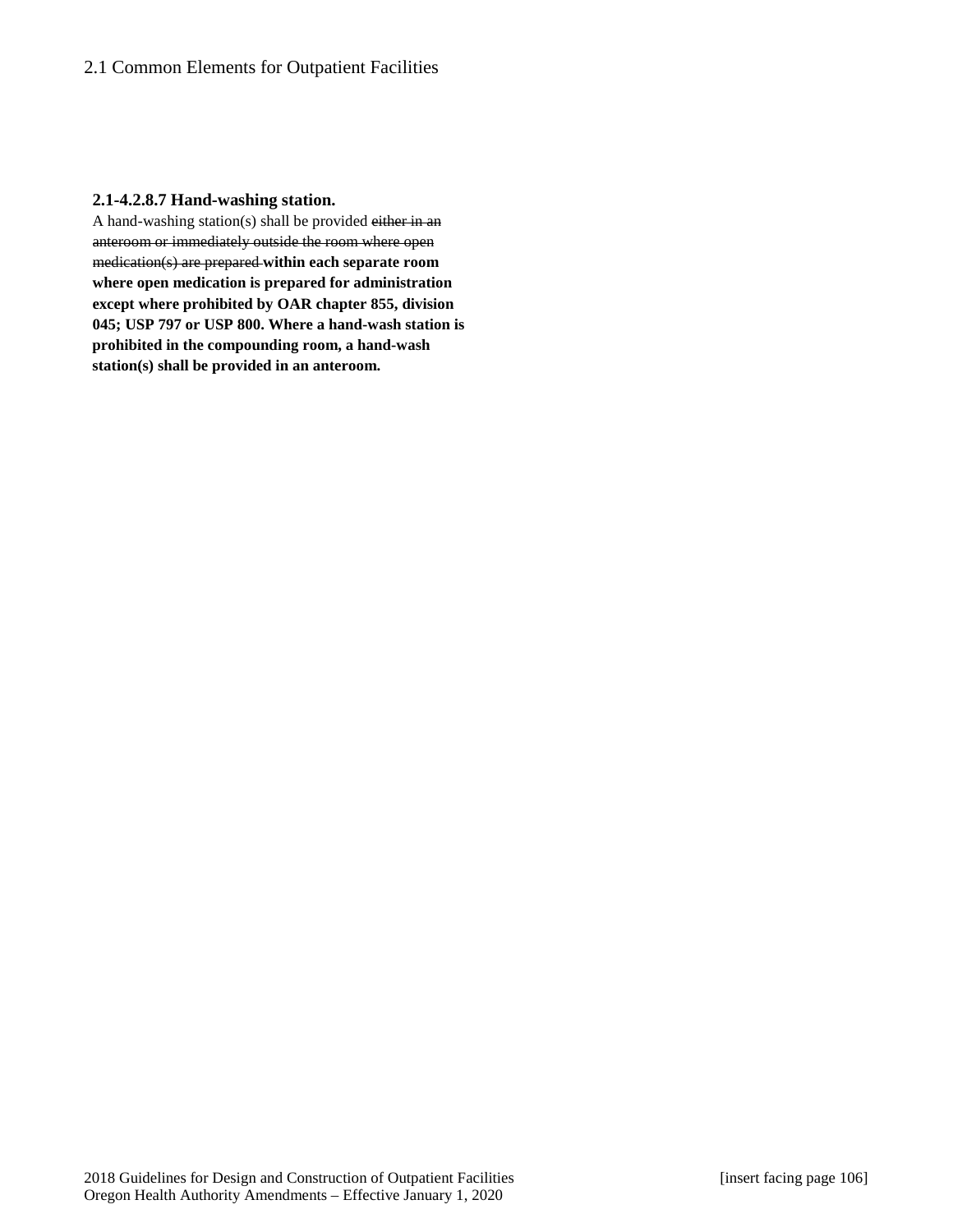# **2.1-4.3.2.4 Equipment and supply storage**

(2) Clean/sterile medical/surgical supply receiving room or area. A room or area shall be provided for receiving/unpacking clean/sterile supplies received from outside the department or facility. **This room or area may not be located inside clean storage.**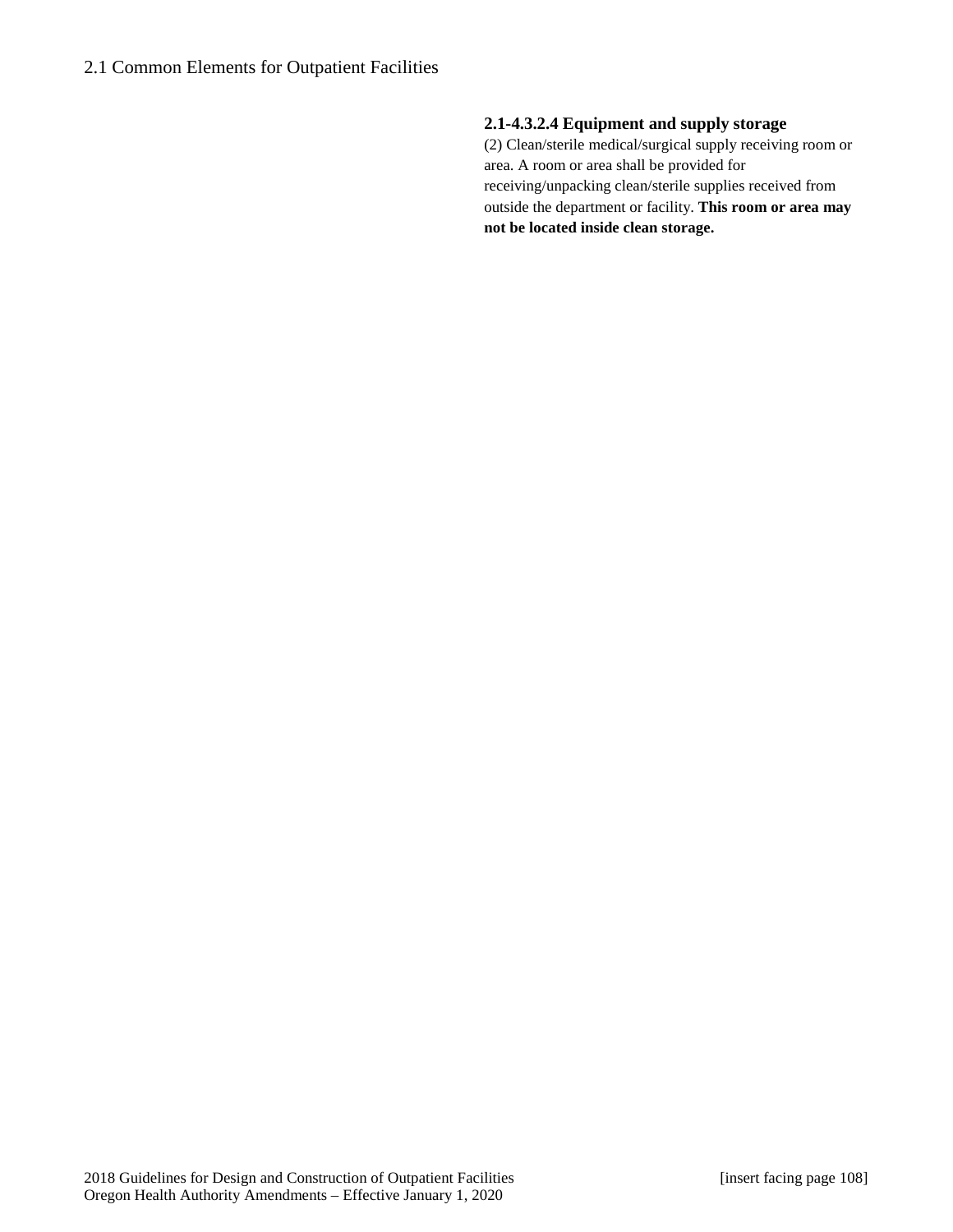## **2.1-4.4.2.1 Dedicated linen processing area**

(1) This area shall be large enough to accommodate the following:

(a) Washer/extractor(s). **Washers/extractors shall provide a temperature of at least 160 degrees Fahrenheit for a minimum of 25 minutes or include use of a chemical disinfectant.**

(b) Dryer.

**(c) Supply storage. Storage shall be provided for laundry supplies.**

**(d**c**)** Any plumbing equipment needed to meet the temperature requirements in Section [2.1-8.4.2.5](http://www.madcad.com/library/230717/664419/#section-2.1-8.4.2.5) (4) (Water temperature).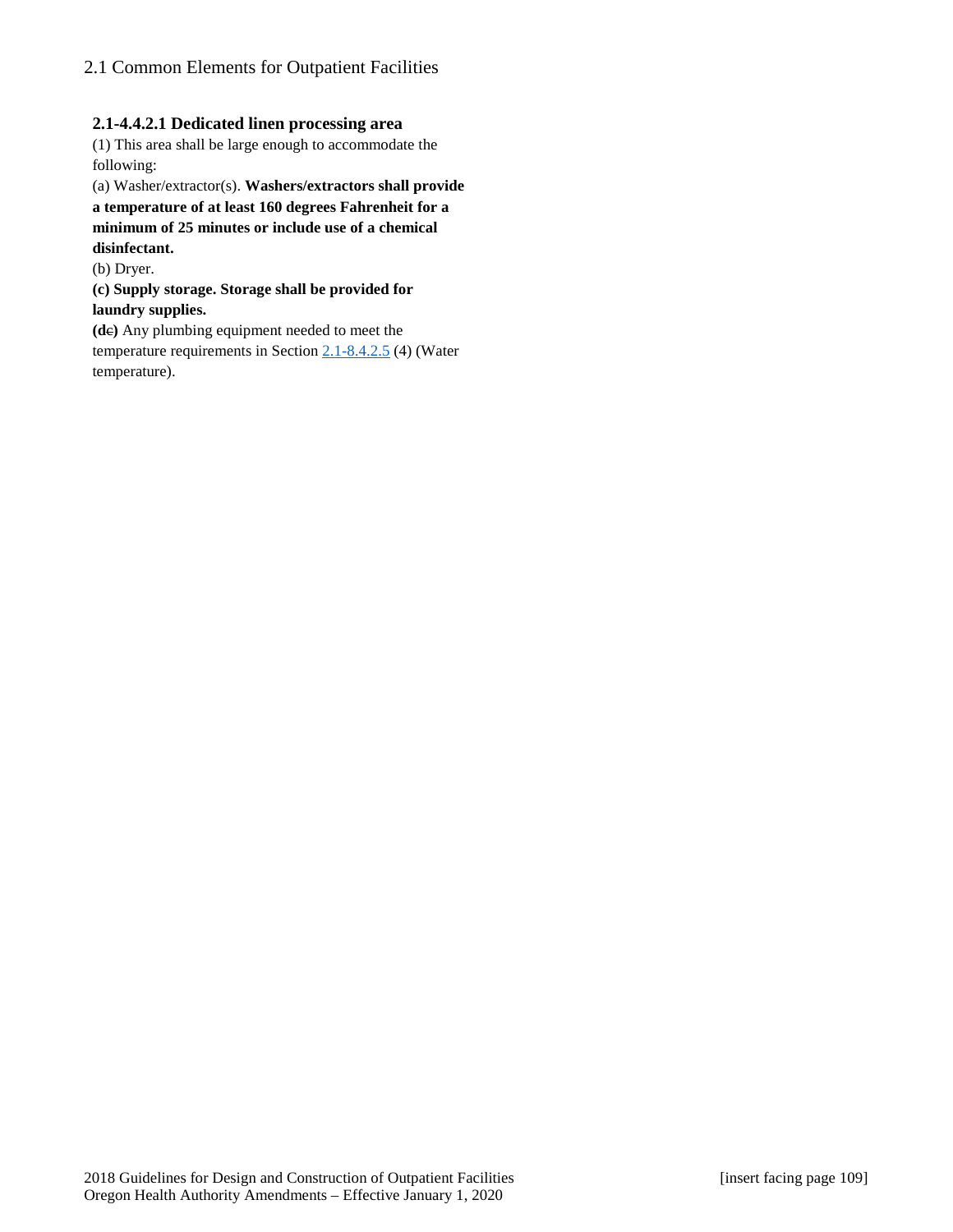### **2.1-5.2.1.3 Regulated waste holding spaces**

(1) Secured space shall be provided for regulated medical waste and other regulated waste types.

\*(a) Where provided as interior spaces, areas for temporary holding of regulated waste shall have cleanable floor and wall surfaces.

**(b) Wall base shall be integral and coved with the floor, tightly sealed to the wall, and constructed without voids that can harbor insects.**

**(c) The regulated waste storage spaces shall have lighting and exhaust ventilation, be safe from weather, animals and unauthorized entry.**

**(d) Regulated waste management shall be in accordance with the requirements of OAR Chapter 333, division 056.** 

**(e) Refrigeration requirements for such holding facilities, if provided, shall comply with local and state regulations.**

# **\*2.1-5.3.1.2 Environmental services room(s) for facility based environmental services provisions. Environmental services room shall be a minimum of 35 square feet.** Each environmental services room shall be provided with the following:

(3) Hand-washing station in or proximate to and or hand sanitation dispenser.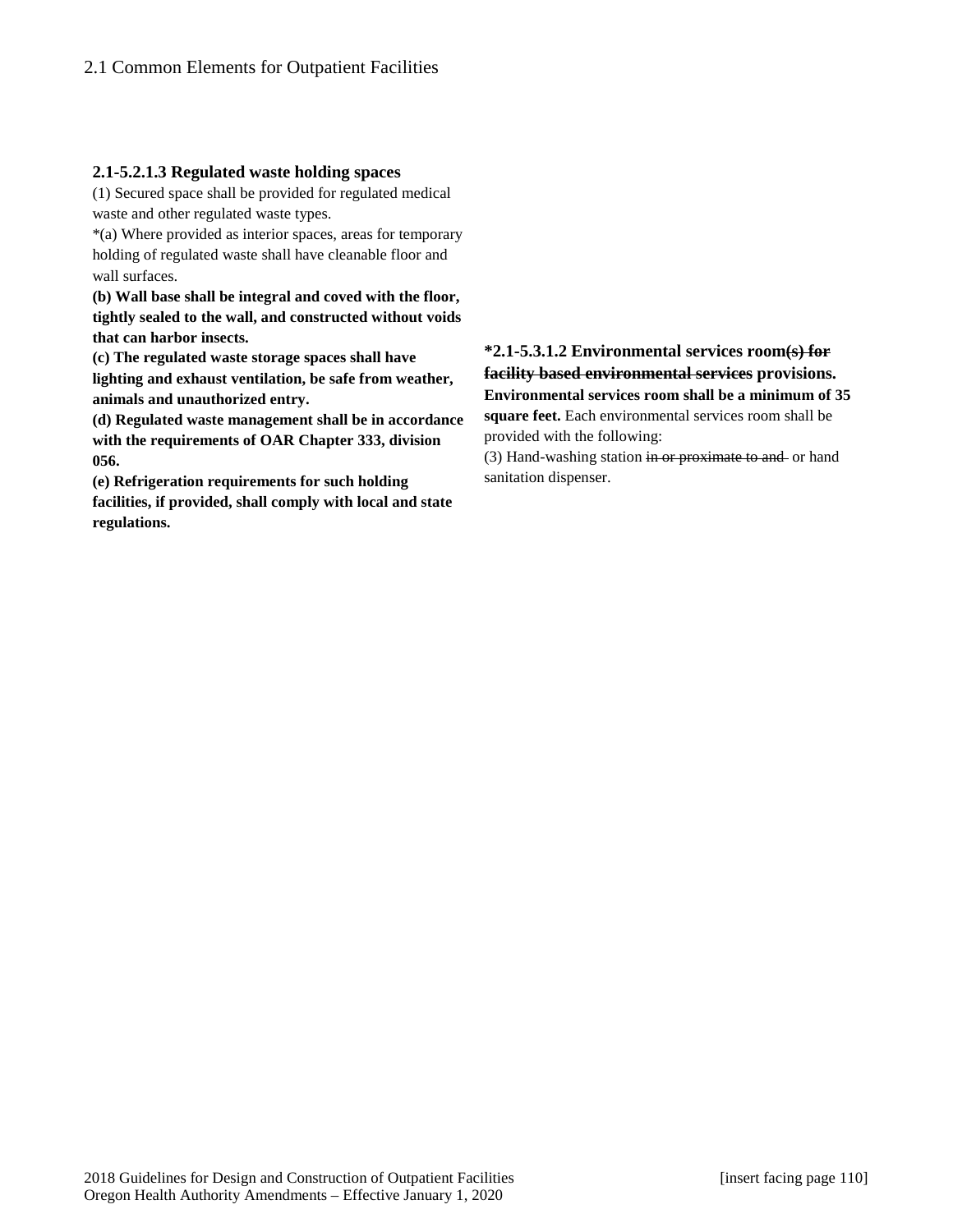### **\*2.1-7.2.2.1 Corridor width**

(2) Corridors used for stretcher and gurney transport shall have a minimum corridor or aisle width of 6 feet (1.83) meters). **This requirement is not applicable to Birth Centers (see 2.4-7.2.1.1) or Renal Dialysis Centers (see 2.10-3.2.1.5)**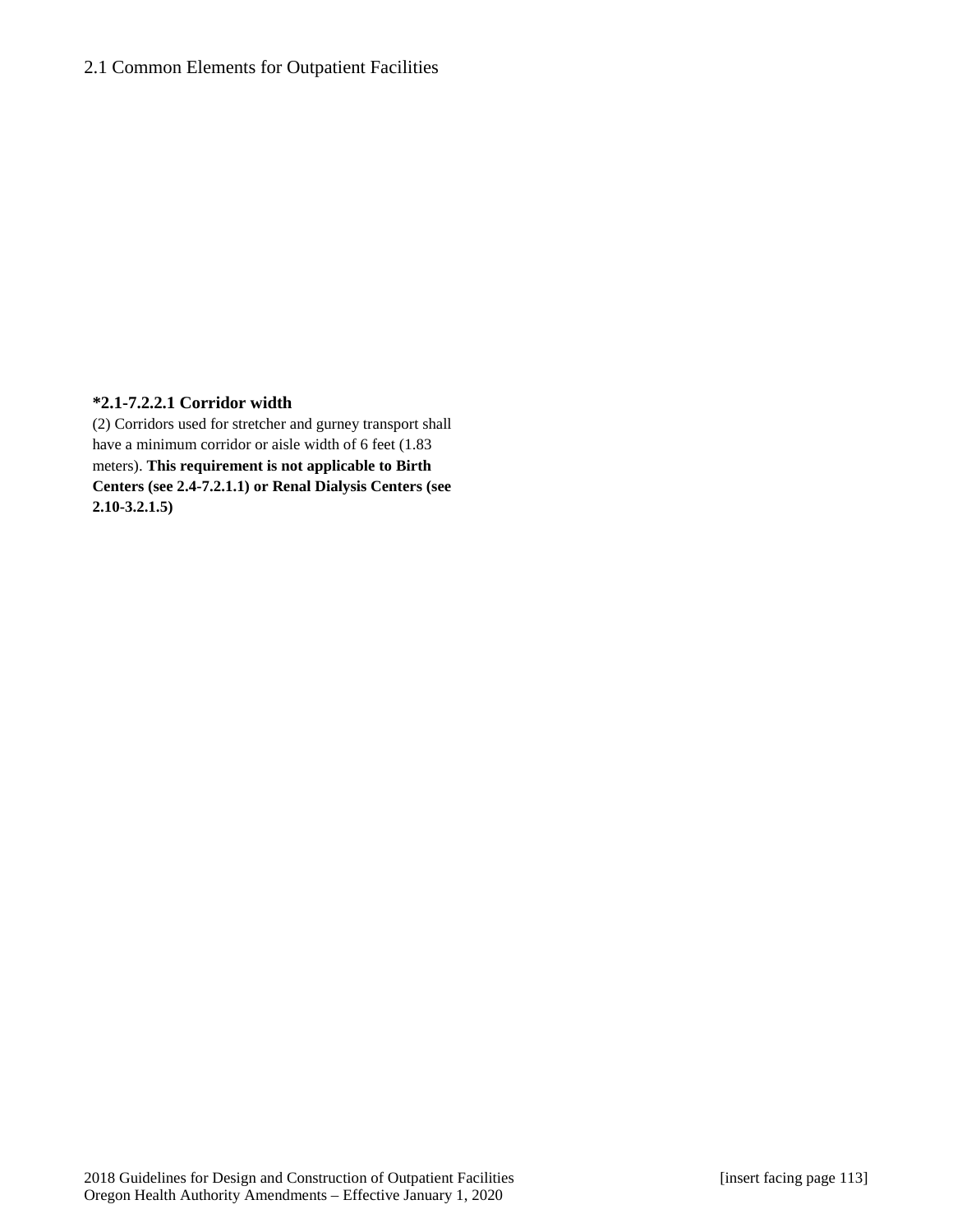### **\*2.1-7.2.2.8 Hand-washing stations**

\*(1) General (b) The number and placement of both hand washing stations and hand sanitation dispensers shall be determined by an ICRA.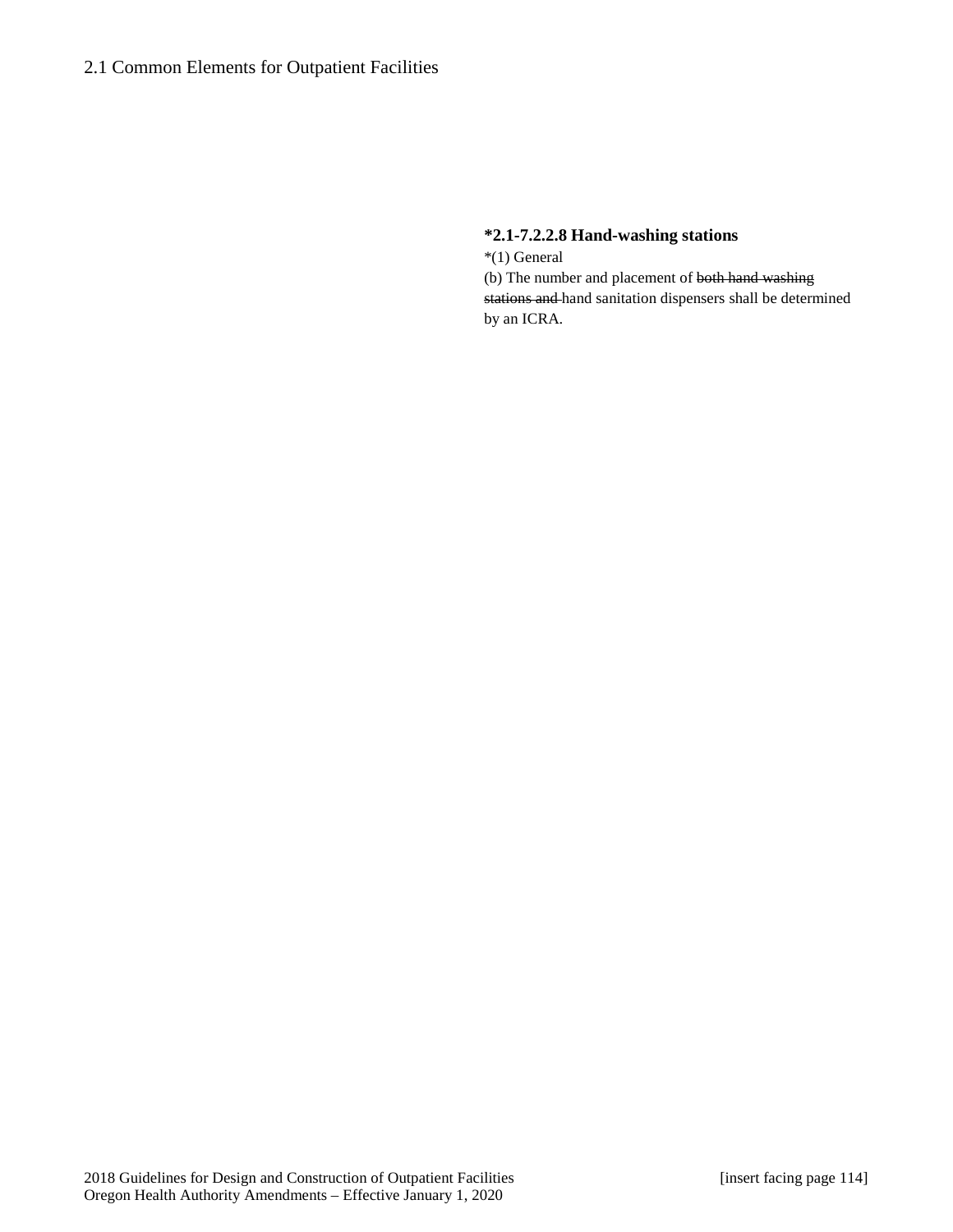**\*2.1-7.2.2.8 Hand-washing stations**

**(8) Mirrors are not permitted at scrub, clinical or other staff use hand-wash stations, with the exception of staff toilets. 2.1-7.2.2.11 Radiation protection**

**(4) All imaging facilities and radiation producing equipment installations must comply with OAR Chapter 333, divisions 100 through 123, and be licensed by the Oregon Health Authority, Radiation Protection Services program.**

**A2.1-7.2.2.8 (7)** Mirrors should not be used at clinical hand-washing stations to avoid personal grooming that can impact proper hand hygiene.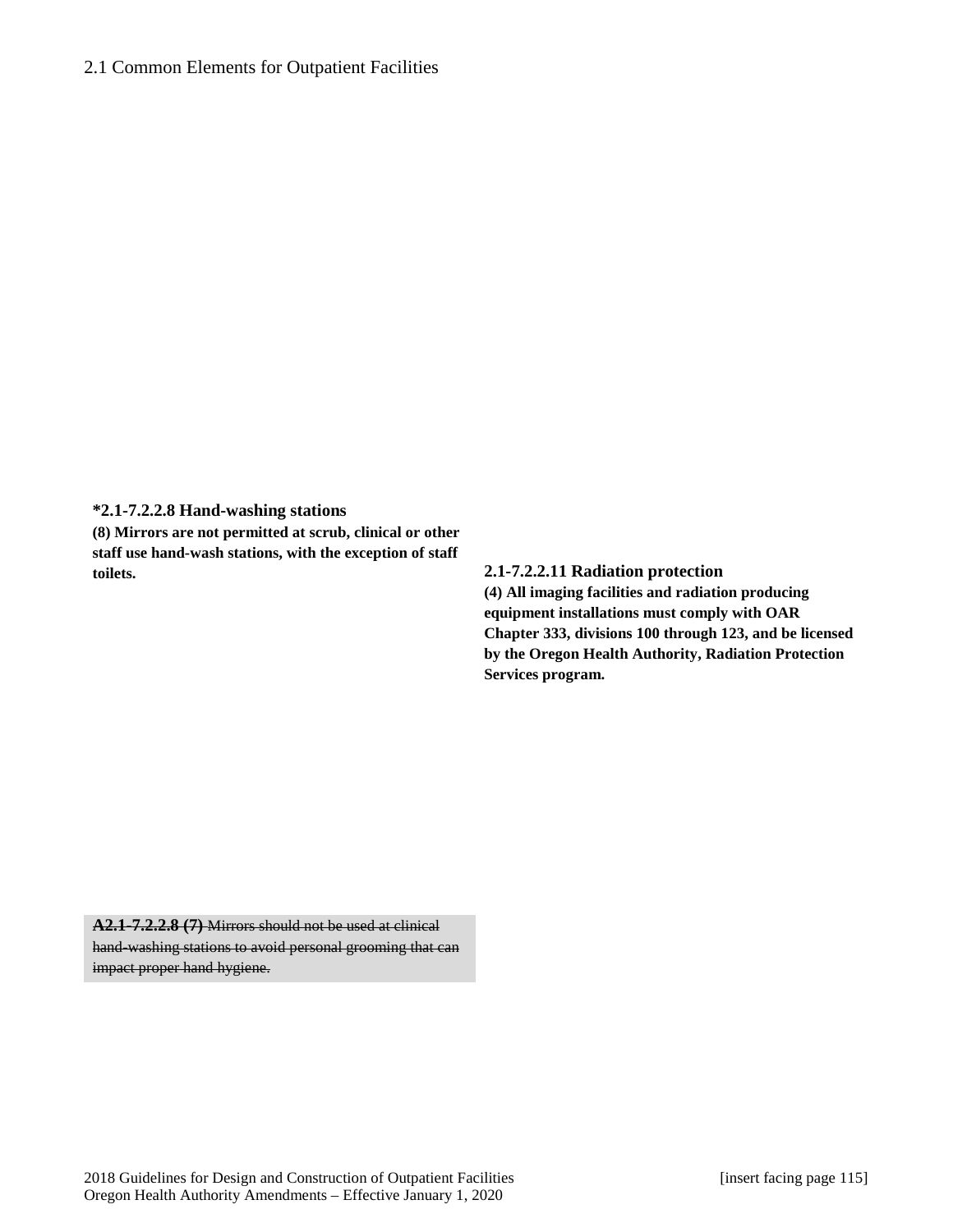### **2.1-7.2.2.15 Work Surfaces***:*

*Work areas.* **Where a work space, work area, work counter, or work surface is provided, it shall have a minimum of 4 square feet (.37 square meter) of contiguous clear surface for each person programmed to work in the space at the same time. A mobile cart meeting these requirements shall be permitted.**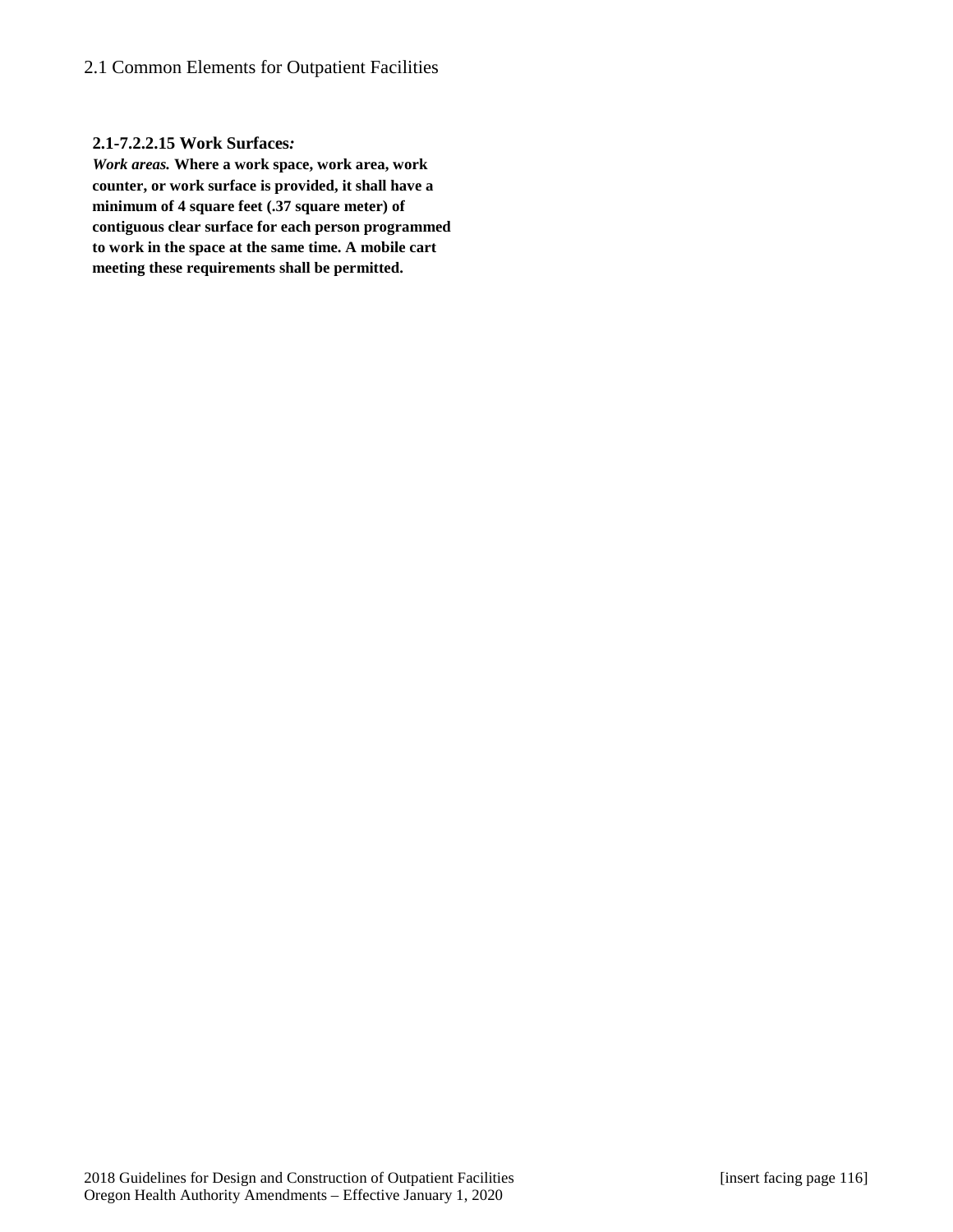- **\* 2.1-7.2.3.1 Flooring and wall bases**
- (6)(a)**(ix) Protective environment rooms**
- **(x) Bathing and toilet rooms**
- **(xi) Soiled workrooms and soiled hold rooms**
- **(xii) Environmental services rooms**
- **(xiii) Pharmacy clean and anterooms**

**\* 2.1-7.2.3.2 Walls and wall protection** (1)(c)**(ix) Bathing and toilet rooms.**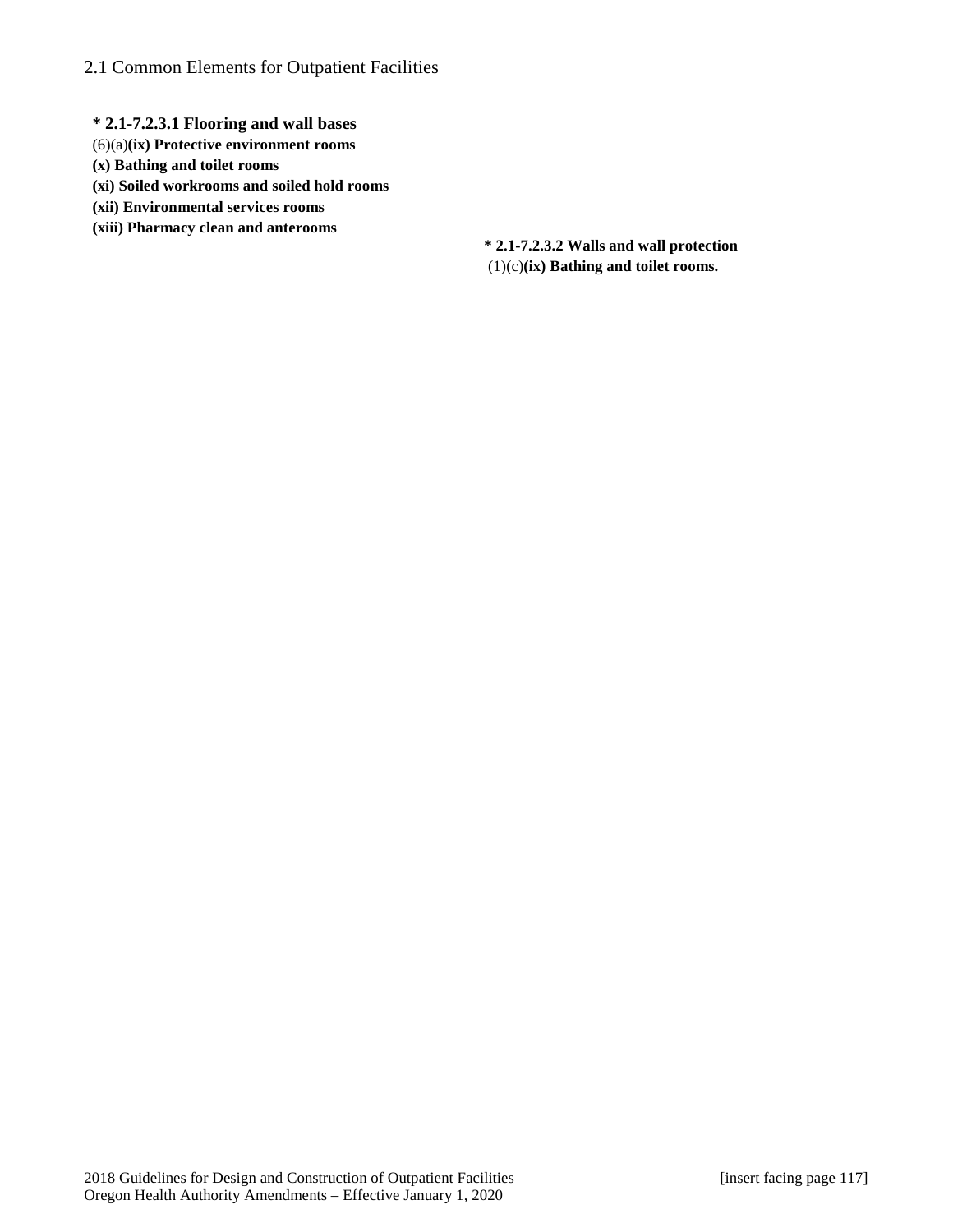**\* 2.1-8.2.1.2 (4) Extended Stay Centers**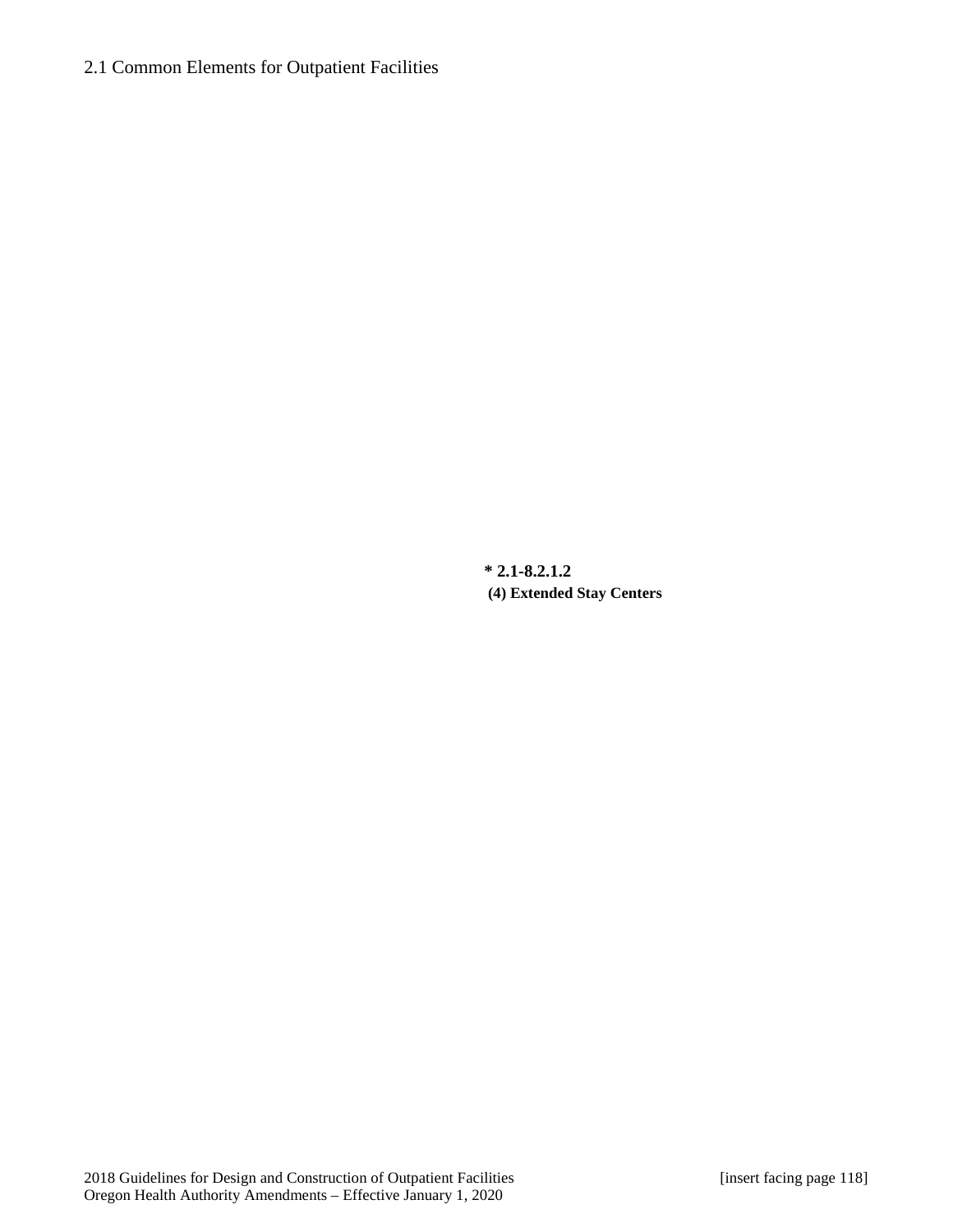#### **2.1-8.7.5.1**

**(1)** Elevator call buttons and controls shall not be activated by heat or smoke.

**(2) Each elevator, except those for material handling, shall be equipped with an independent keyed switch for staff use for bypassing all landing button calls and responding to car button calls only.**

### **\* 2.1-8.7.1 General**

**(1)** Where an outpatient facility is located on more than one floor or on a floor other than an entrance floor at grade level, at least one elevator shall be provided. **(2) Installation and testing of elevators shall comply with the Oregon Elevator Code.**

# **A2.1-8.7.1**

**Consideration should be given to dedicating and separating elevator types by function, such as those for the public, patients, staff, and materials (for example, clean versus soiled flows), as the diverse uses affect both operational efficiency and cross-contamination and infection control issues.**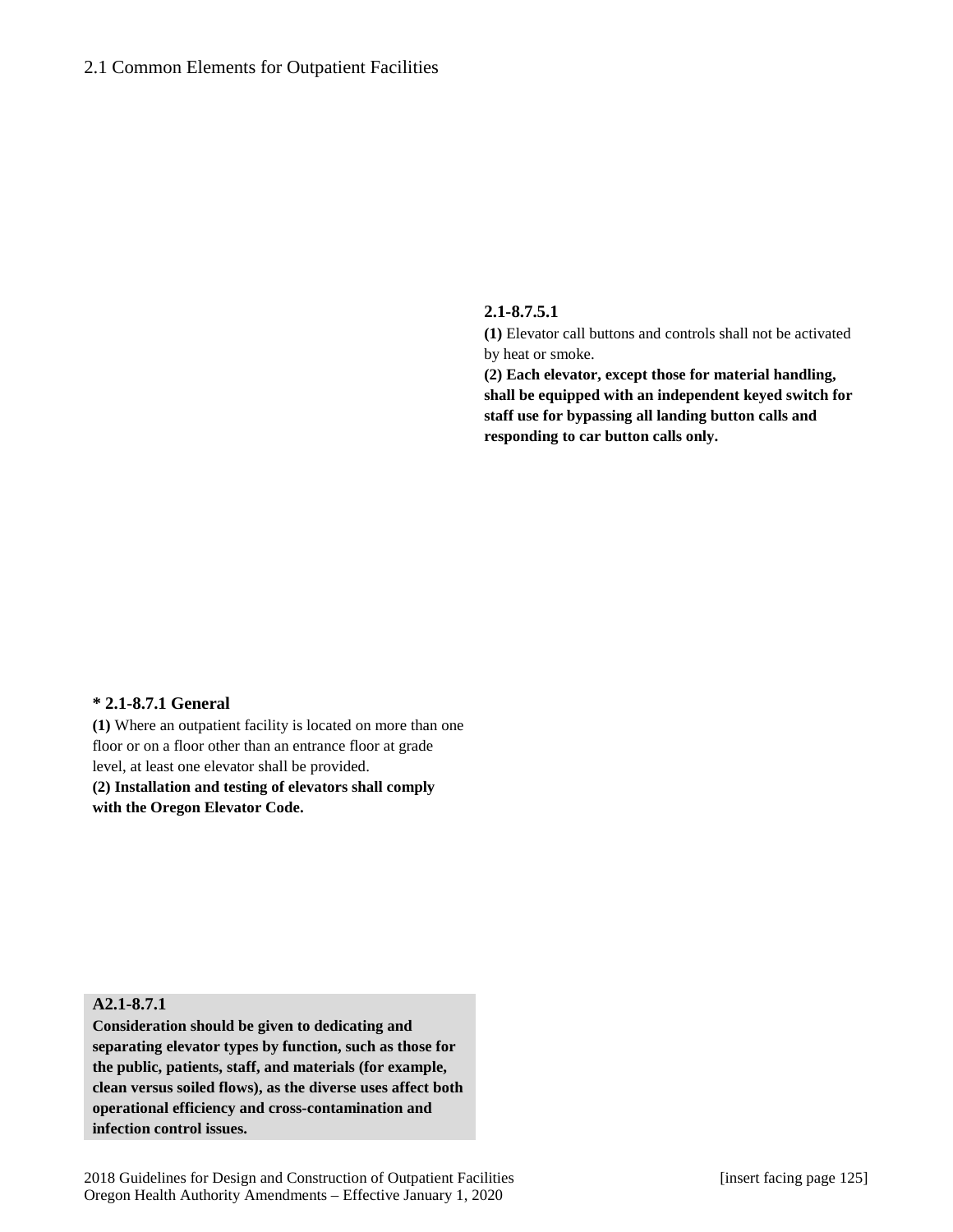# 2.2 Specific Requirements for General and Specialty Medical Services Facilities

**2.2-3.10.2.2**

This patient toilet room shall be permitted to serve waiting areas **in clinics with five or fewer examination rooms**.

### **2.2-3.8.11.3**

A clean workroom **may** shall be permitted to be shared with other clinical services in the same building, **in accordance with state and** as permitted by licensing and **federal regulations.**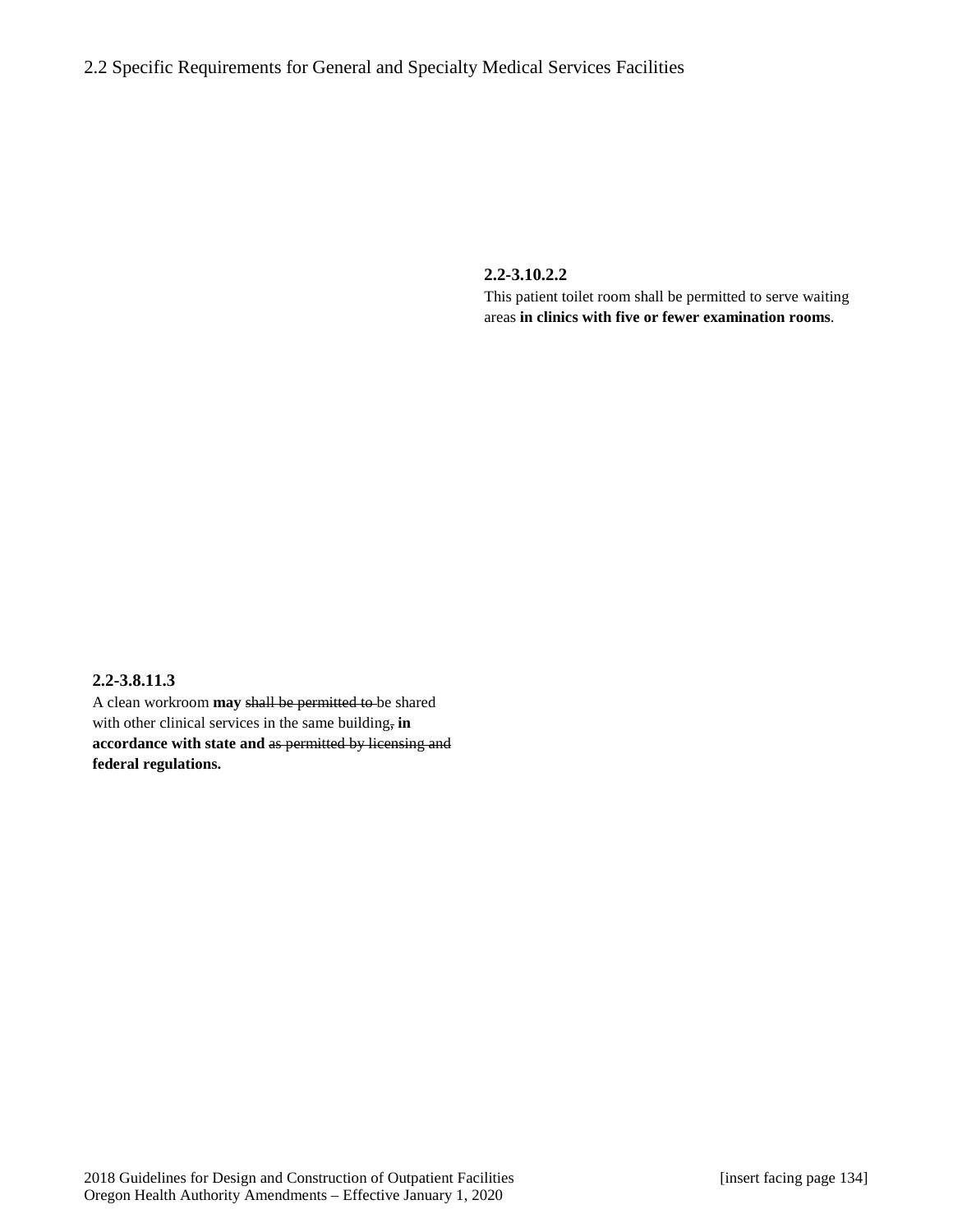### **2.2-5.2.3**

Location of storage for hazardous waste (red bag trash) and sharps shall be behind a closed door. Location of this storage in an exam room shall be permitted. **An exam room shall not be used for cumulated storage of hazardous waste and sharps.**

### **2.2-4.3.3.1**

Provision of an area instead of a room shall be permitted to meet the requirements in section[s 2.1-4.3.3.1](http://www.madcad.com/library/230717/664415/#section-2.1-4.3.3.1) (A room for breakdown...) and 2.1-4.3.3.2 (A room for on-site storage...). **Breakdown area may not be located in clean workroom or clean storage.**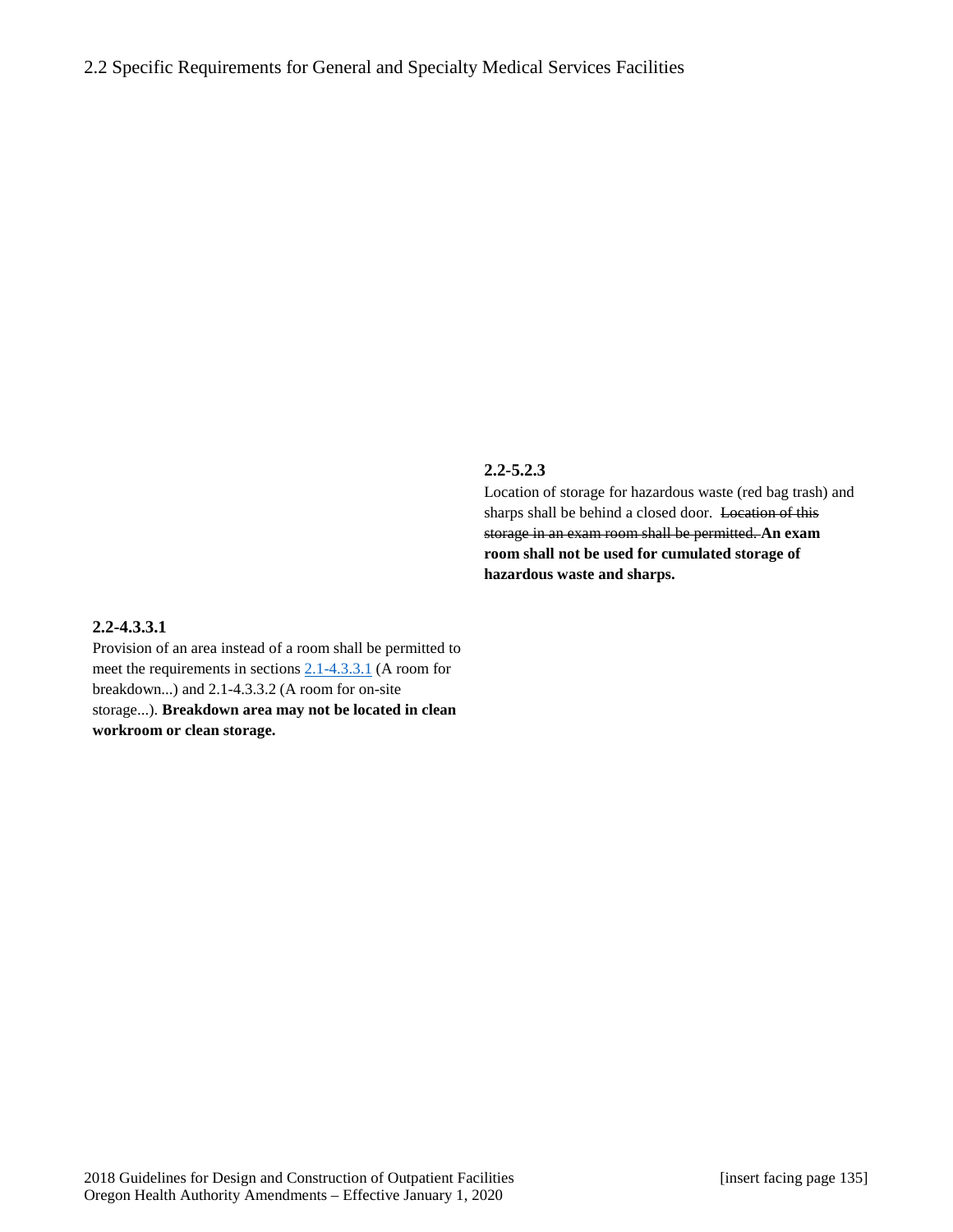# 2.4 Specific Requirements for Birth Centers

**\* 2.4-1.2 Functional Program See Section 1.2-2 and 2.1-1.2 (Functional Program) for requirements.**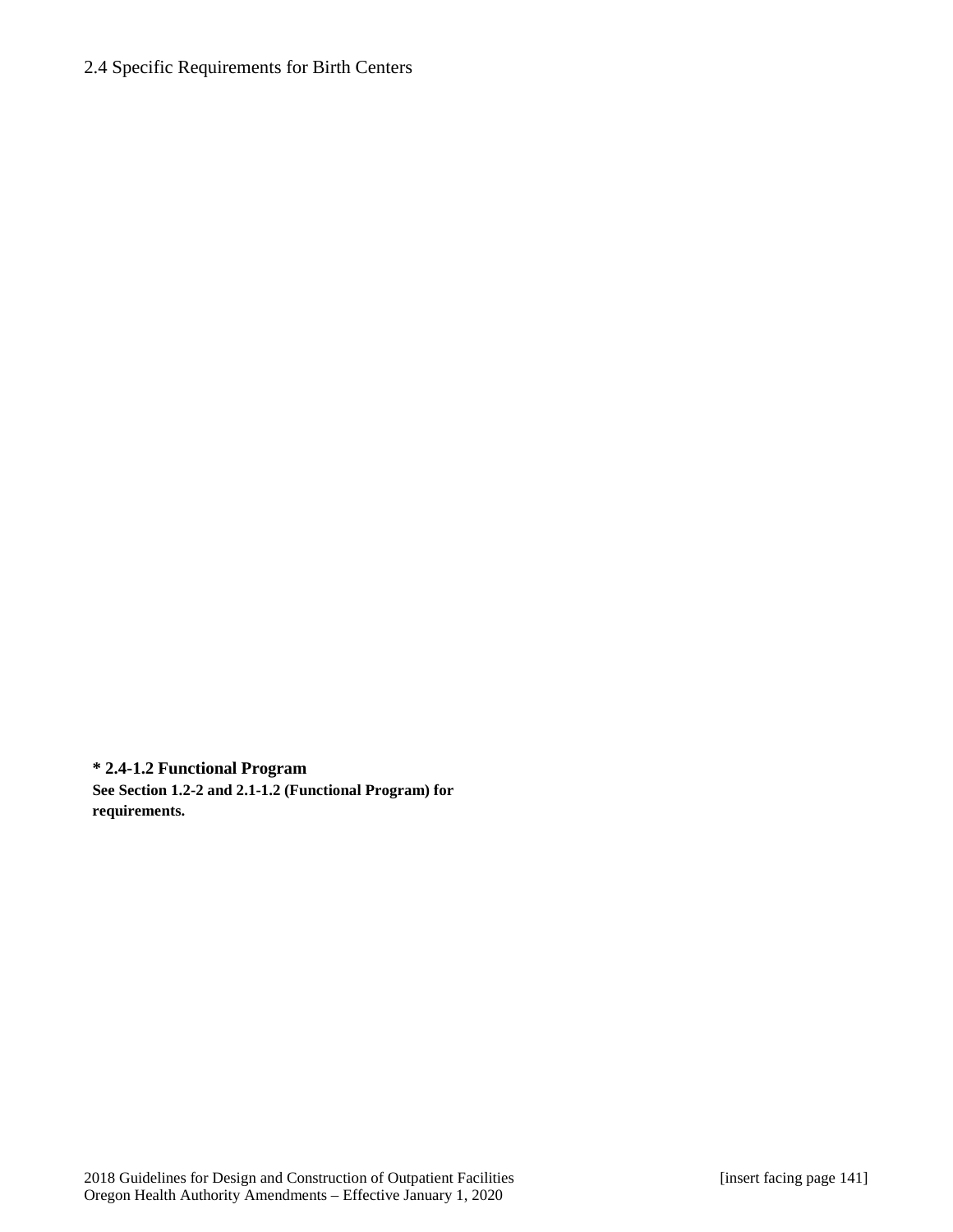### **2.4-2.2.6 Bathrooms**

Each birthing room shall have direct access to a private bathroom **that meets the requirements in 2.1-3.10.2 (Patient Toilet Room(s)) and includes** with the following: **2.4-2.2.6.1 Hand-washing station See Section 2.1-7.2.2.8 (Hand-washing stations) and Section 2.1-8.4.3.2 (Hand-washing station sinks) for requirements**

**2.4-2.2.6.3 Shower or tub See Section 2.1-8.4.3.3 (Showers and tubs) for requirements. 2.4-2.2.7 Documentation and Charting Accommodations for written or electronic documentation shall be provided in the birthing room or at a Nurse Station. See Section 2.1-3.8.3 (Documentation Area) for requirements.**

#### **2.4-2.2.4 Privacy**

Windows or doors within a normal sightline that would permit observation into the room shall be designed for mother and newborn privacy. See **2.1-3.1.2 (Patient Privacy) for additional requirements.**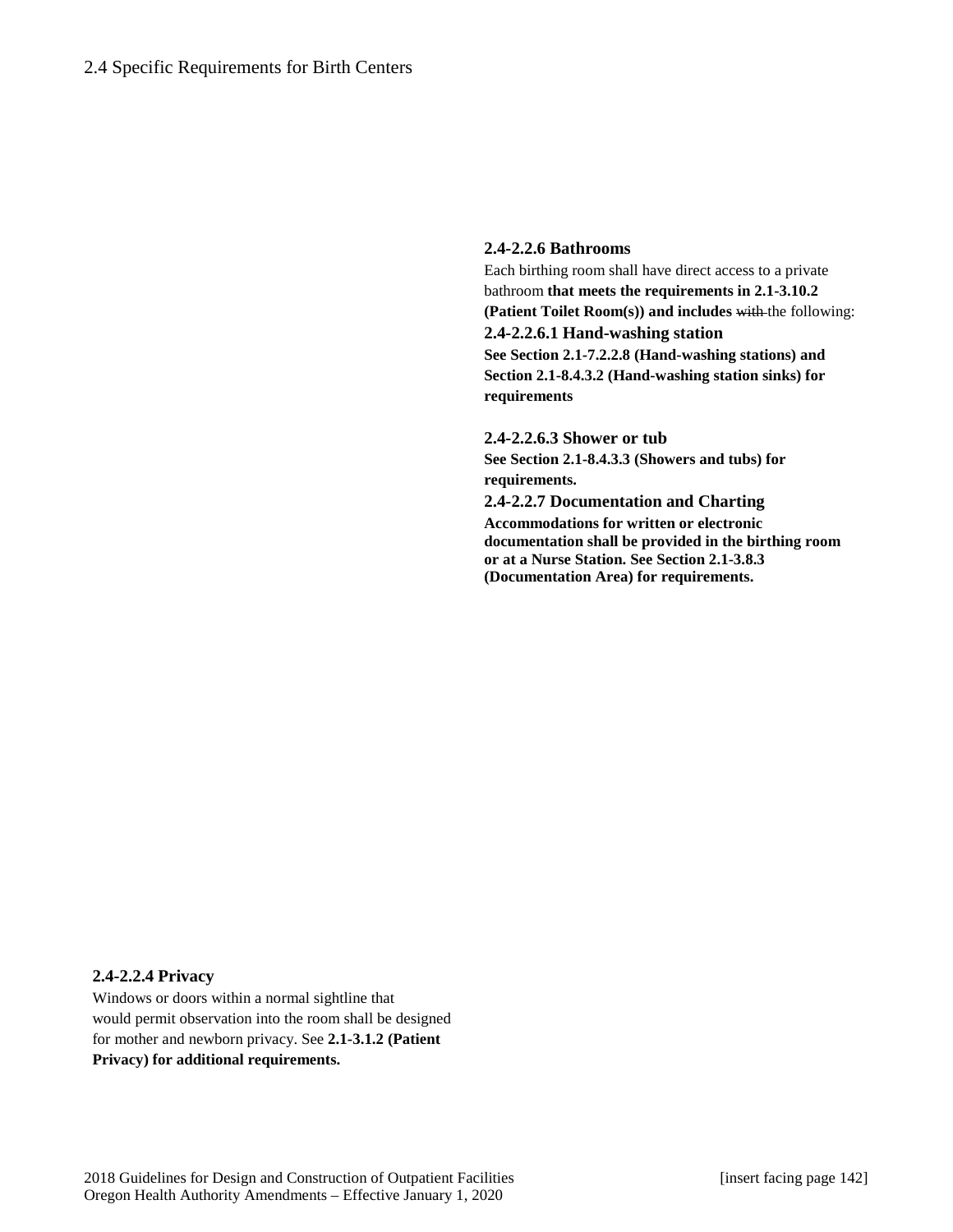# 2.4 Specific Requirements for Birth Centers

### **2.4-2.8.7 Hand-Washing Stations**

Hand-washing stations shall be located in, next to, or directly accessible to staff work area(s) **and not through a door**.

### **2.4-2.8.13.4 Emergency equipment storage.** See

Section 2.1-3.8.11**13**.4 (Emergency equipment storage) for requirements.

### **\* 2.4-2.8.14 Environmental Services Room**

An environmental services room that meets the requirements in Section [2.1-5.3.1.2](http://www.madcad.com/library/230717/664416/#section-2.1-5.3.1.2) (Environmental services room for facility based environmental services **provisions**) shall be provided for the exclusive use of the birth center.

### **2.4-2.8.10.2**

Ice accessible to the public shall be served from selfdispensing ice-makers.

**2.4-2.8.11 Clean Workroom or Clean Work Area** A clean work area or clean workroom shall be provided **in accordance with Section 2.1-3.8.11 (Clean Workroom or Clean Supply Room)**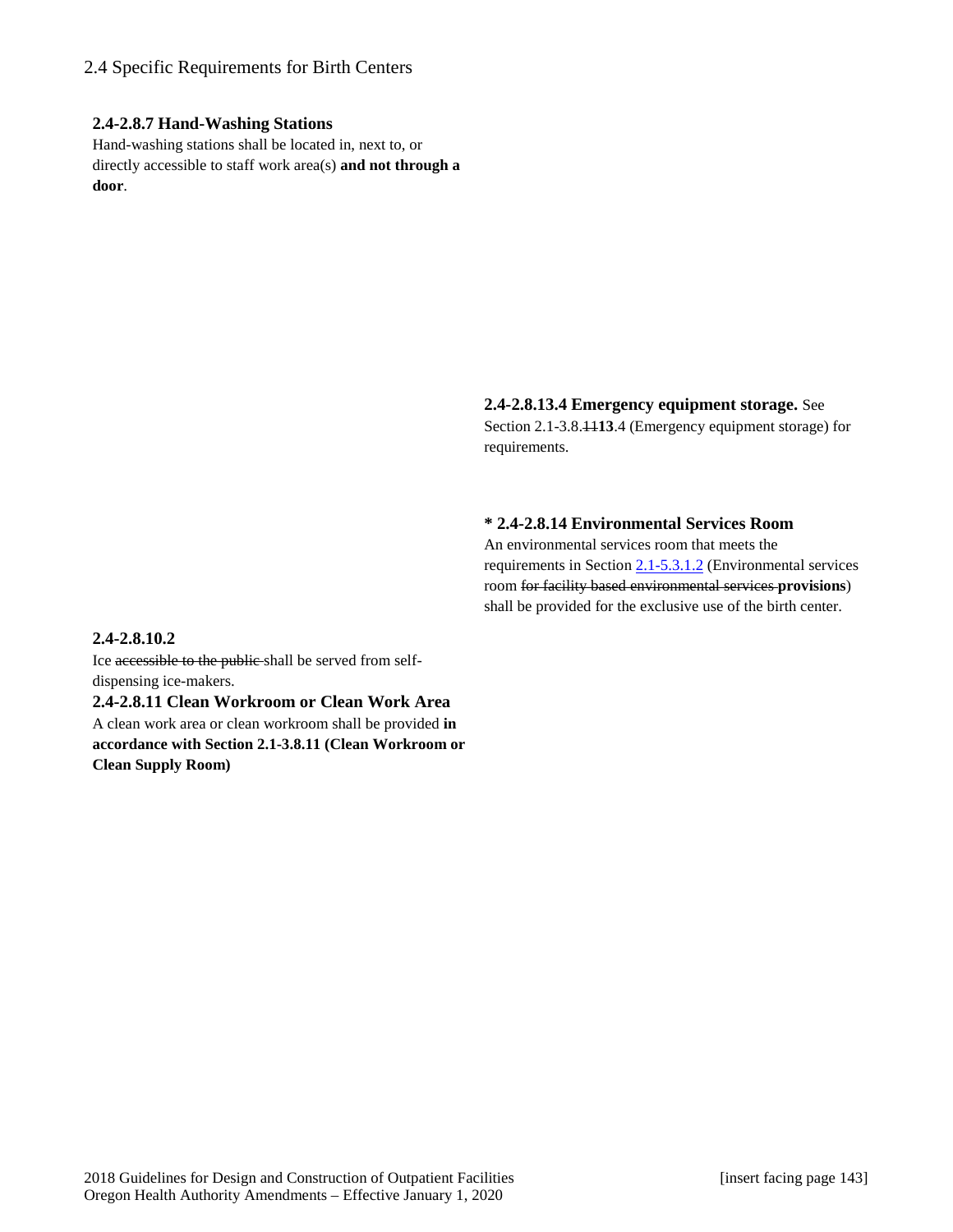**2.4-4.1 – 2.4-4.2 Reserved 2.4-4.3 Sterile Processing 2.4-4.3.1 Facilities for On-Site Sterile Processing Where sterile processing is performed on-site, see Section [2.1-4.3](http://www.madcad.com/library/230717/664415/#section-2.1-4.3) (Sterile Processing) for requirements. 2.4-4.3.2 Support Areas for Birthing Centers Using Off-Site Sterile Processing For Birthing Centers where sterile processing services are provided off-site, see Section [2.1-4.3.3](http://www.madcad.com/library/230717/664415/#section-2.1-4.3.3) (Support Areas for Outpatient Facilities Using Off-Site Sterile Processing) for requirements.**

> **2.4-6.2 Public Areas Public areas shall be provided in accordance with Section [2.1-6.2](http://www.madcad.com/library/230717/664417/#section-2.1-6.2) (Public Areas). 2.4-6.2.1 Reserved**

#### **2.4-6.2.2 Reception Area**

A reception area shall be provided and located to control and monitor access to the birth center.

#### **2.4-6.2.3 Waiting Area or Room**

A waiting area or room shall be provided in accordance with Section 2.1-6.2.3 (Waiting Area or Room).

**2.4-4.5.2.1 Facilities for commissary or contract services from other areas (3) Shall meet the requirements of the Oregon Food Sanitation Rules OAR 333-150-0000.**

#### **A2.4-6.2.3 Waiting area or room.**

Seating capacity may need to be increased from that specified in appendix table A2.1-a (Waiting Area Seating Capacity) based on projected family size, visitor numbers, and travel distance to the facility.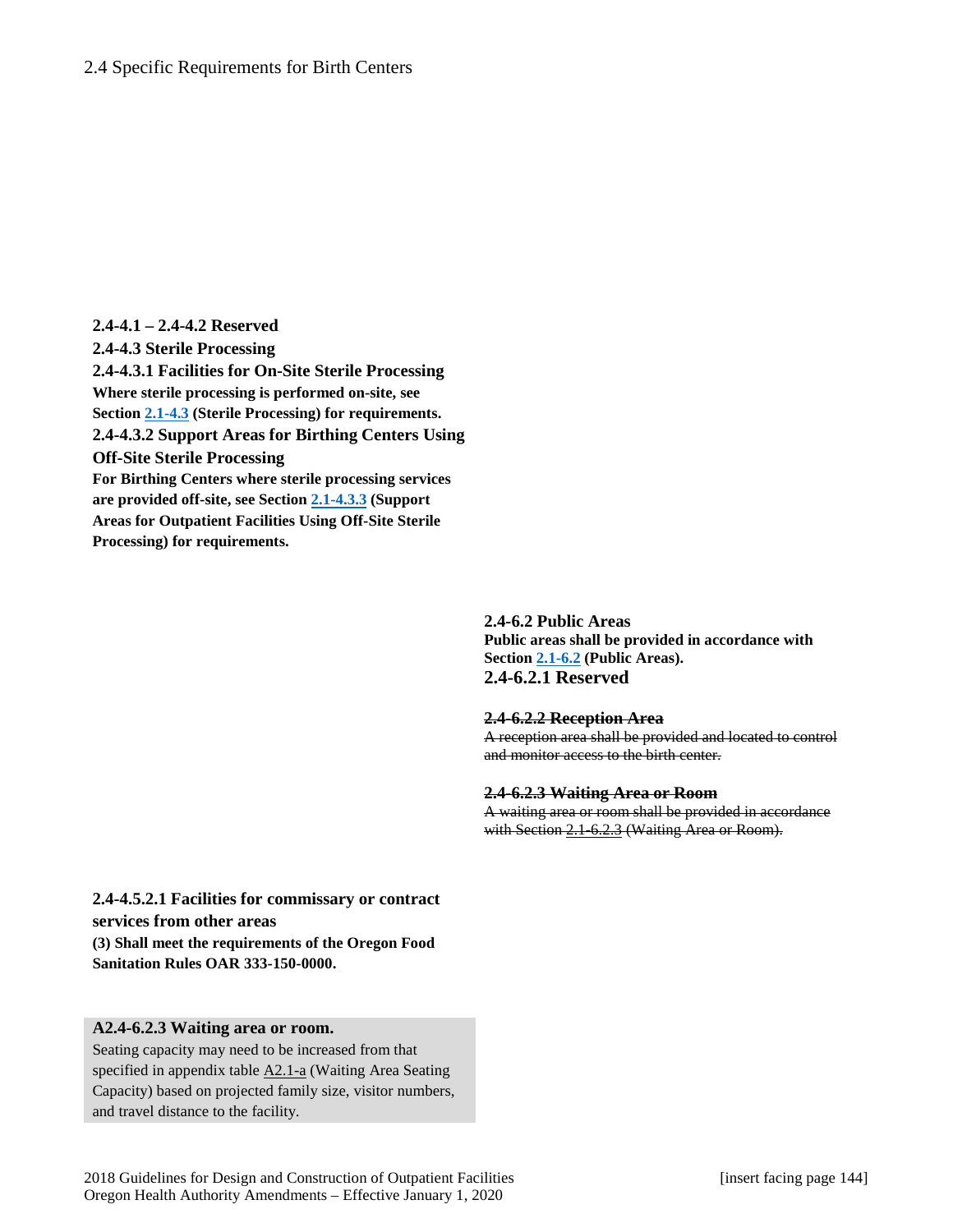### **\* 2.4-8.3.1 Lighting**

**(1)** The birthing room shall provide lighting capable of providing at least 70 foot-candles in the delivery and newborn care area(s).

**(2) Exam light(s) shall be provided for each birthing room.**

### **2.4-7.1 Building Codes**

The birth center shall be permitted to fall under the business occupancy provisions of applicable life safety and building codes. **Building design and construction shall comply with local, state, and federal guidelines.**

# **2.4-7.2 Architectural Details and Surfaces See Section 2.1-7.2 (Architectural Details, Surfaces, and furnishings) for requirements.**

# **2.4-8.7 Elevators**

Where elevators are provided, elevator cars shall have minimum inside dimensions of 5 feet 8 inches (1.73 meters) wide by 7 feet 6 inches (2.29 meters) deep. **Installation and testing of elevators shall comply with the Oregon Elevator Code.**

**2.4-8 Building Systems See Section 2.1-8 (Building Systems) for requirements.**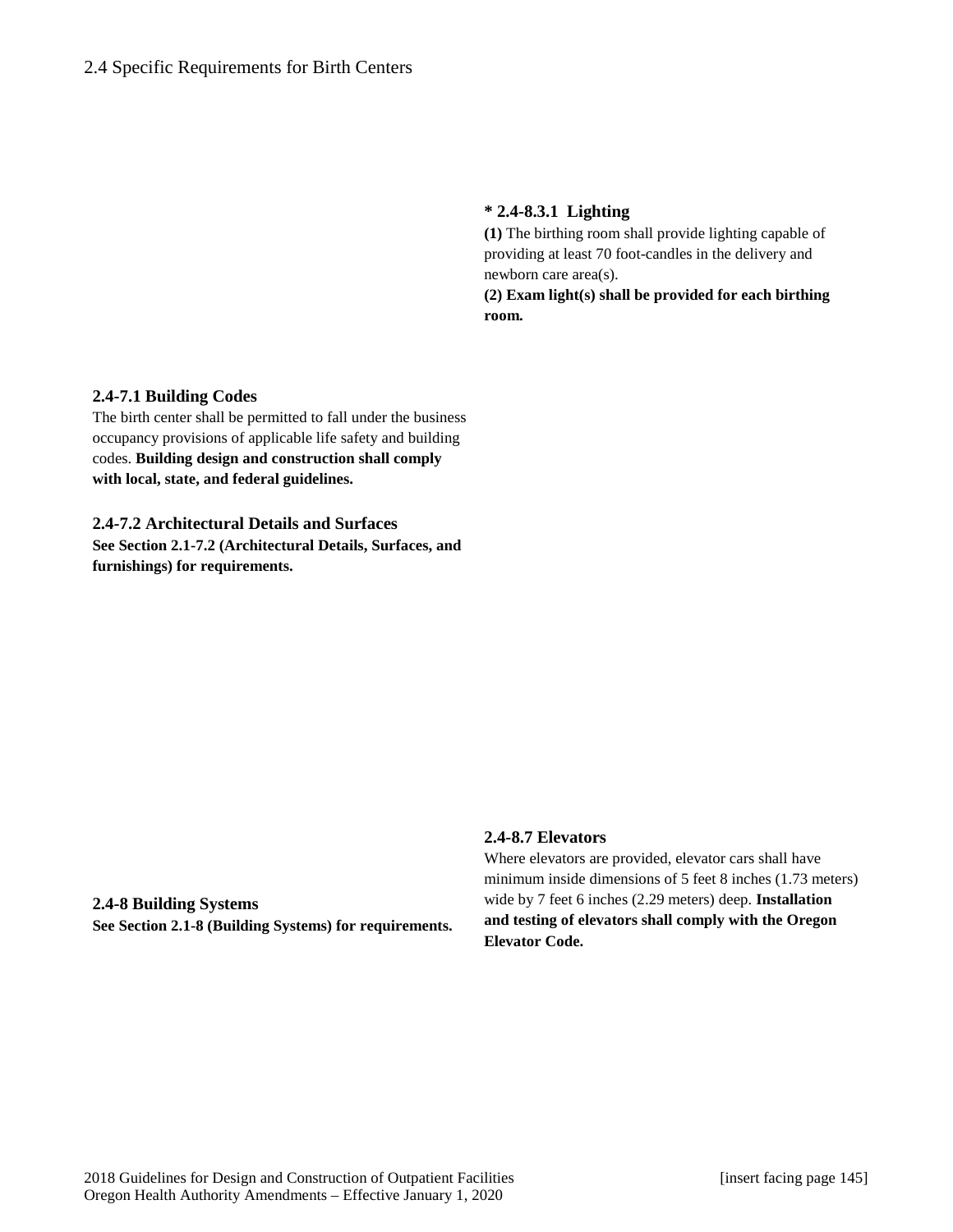### 2.5 Specific Requirements for Urgent Care Centers

**2.5-3.2.3.1 Location.** The space used to triage patients shall be permitted to be any of the following: (1) A dedicated triage space. **The triage space or bay shall be a minimum 80 square feet.**

**2.5-3.2.3.3 Hand-washing station.** The triage area(s) shall be directly accessible to a hand-washing station(s) that complies with Section [2.1-3.8.7](http://www.madcad.com/library/230717/664414/#section-2.1-3.8.7) (Hand-Washing Station). **Hand-wash stations shall be provided in each triage room if rooms are provided.**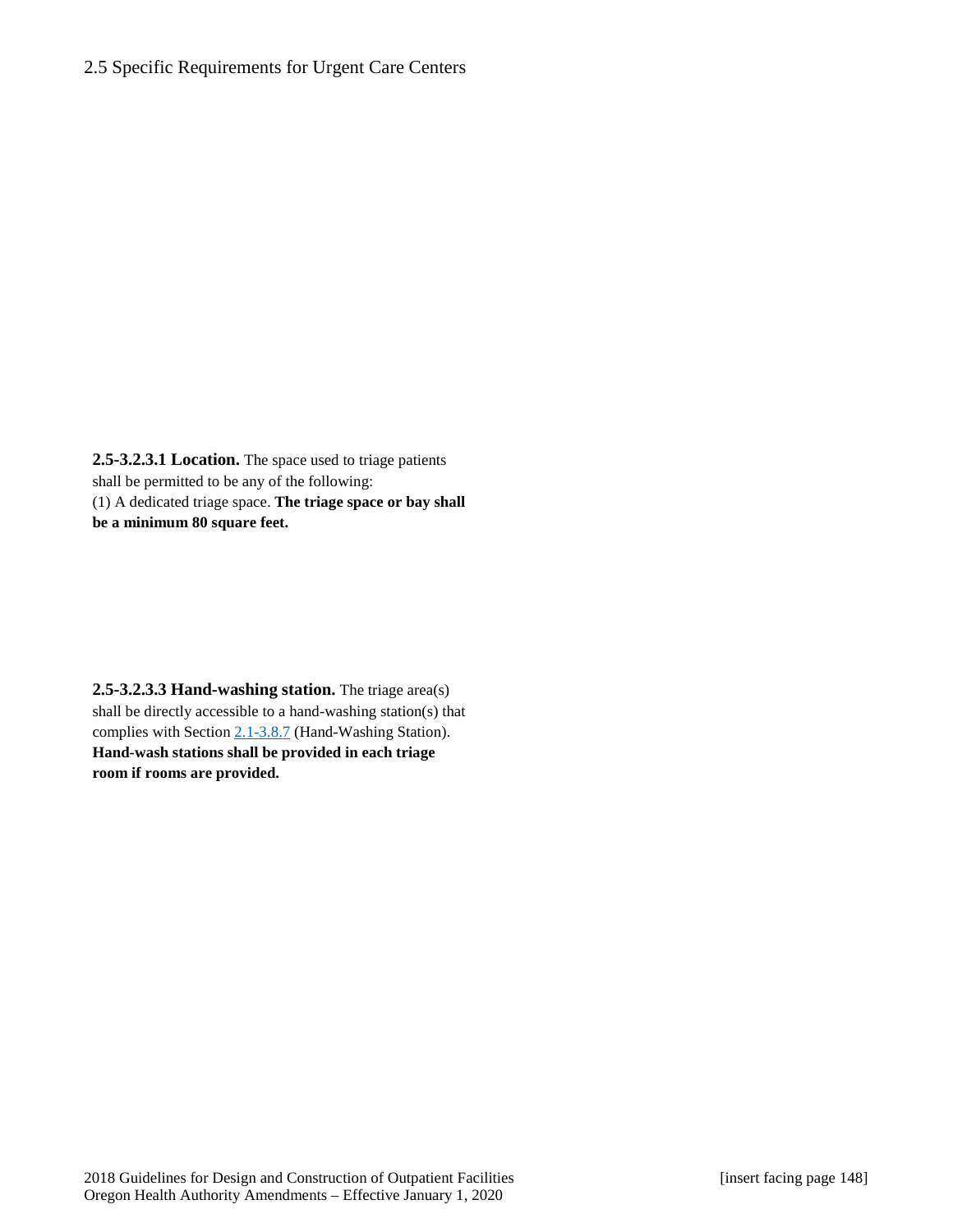# 2.7 Specific Requirements for Outpatient Surgery Facilities

### **2.7-1.2.3 Shared Services**

**(1)** If the outpatient surgery facility is part of an acute care hospital or other medical facility, services shall be permitted to be shared to minimize duplication as acceptable to authorities having jurisdiction. **(2) If the facility is an ASC: An ASC is a distinct entity and must be separate and distinguishable from any other health care facility or office-based physician practice. Medicare-certified ASCs are subject to specific requirements related to sharing spaces with another health care facility or office-based physician practice. An ASC that is Medicare-certified must be distinct from any other health care facility or office-based physician practice as required in 42 CFR 416.2 and 42 CFR 416.44(a)(2) and (b).**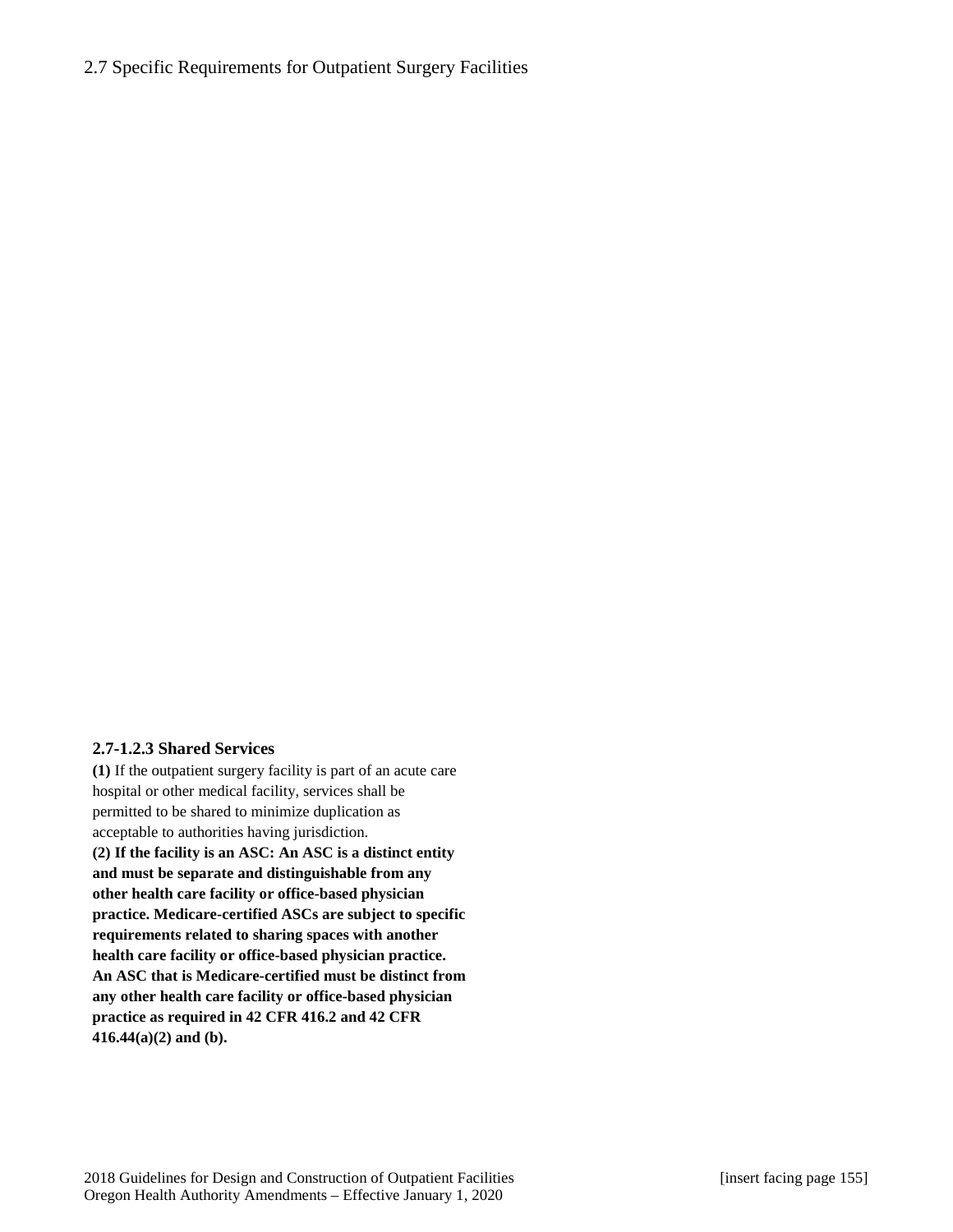# **2.7-3.1.1.5 Areas in the outpatient surgery facility**

**(1)**a. *Unrestricted area:* **Any area of the surgery facility that is not defined as semi-restricted or restricted. These areas** may **shall include a central control point for designated personnel to monitor the entrance of patients, personnel, and materials into the semirestricted areas; staff changing areas; a staff lounge; offices; waiting rooms or areas; pre- and postoperative patient care areas; and access to procedure rooms (e.g., endoscopy procedure rooms, laser treatment rooms). Street clothes are permitted in these areas. Public access to unrestricted areas may be limited based on the facility's policy and procedures.** 

**(2)**b. *Semi-restricted area:* **Peripheral areas that support surgical services. These areas** may **shall include storage for equipment and clean and sterile supplies; work areas for processing instruments; sterile processing facilities (if on-site sterile processing is provided); hand scrub stations; corridors leading from the unrestricted area to the restricted area; and entrances to staff changing areas, pre- and postoperative patient care areas, and sterile processing facilities. The semirestricted area is entered directly from the unrestricted area past a nurse station or from other areas. Semi-**

**A2.7-3.1.1.4 Areas in the outpatient surgery facility** a. *Unrestricted area:* Any area of the surgery facility that is not defied as semi-restricted or restricted. These areas may include a central control point for designated personnel to monitor the entrance of patients, personnel, and materials into the semi-restricted areas; a staff lounge; offices; waiting rooms or areas; pre- and postoperative patient care areas; and access to procedure rooms (e.g., endoscopy procedure rooms, laser treatment rooms). Street clothes are permitted in these areas. Public access to unrestricted areas may be limited based on the facility's policy and procedures.

b. *Semi-restricted area*: Peripheral areas that support surgical services. These areas may include storage for equipment and clean and sterile supplies; work areas for processing instruments; sterile processing facilities; hand scrub stations; corridors leading from the unrestricted area to the restricted area; and entrances to staff changing areas, pre-and postoperative patient care areas, and sterile processing facilities. The semi-restricted area is entered directly from the unrestricted area past a nurse station or from other areas. Semi-restricted areas have specific HVAC **restricted areas have specific HVAC design requirements associated with the intended use of the space (see Part 3: ANSI/ASHRAE/ASHE 170:**  *Ventilation of Health Care Facilities***). Personnel in the semi-restricted area** should **shall wear surgical attire and cover all head and facial hair. Access to the semirestricted area** should **shall be limited to authorized personnel and patients accompanied by authorized personnel.** 

(**3)**c. *Restricted area:* **A designated space contained within the semi-restricted area and accessible only through a semi-restricted area. The restricted area includes operating and other rooms in which operative or other invasive procedures are performed. Restricted areas have specific HVAC design requirements associated with the intended use of the space (see ANSI/ASHRAE/ASHE 170:** *Ventilation of Health Care Facilities***). Personnel in the restricted area** should **shall wear surgical attire and cover head and facial hair. Masks** should **shall be worn when the wearer is in the presence of open sterile supplies or of persons who are completing or have completed a surgical hand scrub. Only authorized personnel and patients accompanied by authorized personnel** should **shall be admitted to this area.**

design requirements associated with the intended use of the space (see part 3: ANSI/ASHRAE/ASHE 170: *Ventilation of Health Care Facilities*). Personnel in the semi-restricted area should wear surgical attire and cover all head and facial hair. Access to the semi-restricted area should be limited to authorized personnel and patients accompanied by authorized personnel.

c. *Restricted areas*: A designated space contained within the semi-restricted area and accessible only through a semirestricted area. The restricted area includes operating and other rooms in which operative or other invasive procedures are performed. Restricted areas have specific HVAC design requirements associated with the intended use of the space (see ANSI/ASHRAE/ASHE 170: *Ventilation of Health Care Facilities*). Personnel in the restricted area should wear surgical attire and cover head and facial hair. Masks should be worn when the wearer is in the presence of open sterile supplies or of persons who are completing or have completed a surgical hand scrub. Only authorized personnel and patients accompanied by authorized personnel should be admitted to this area.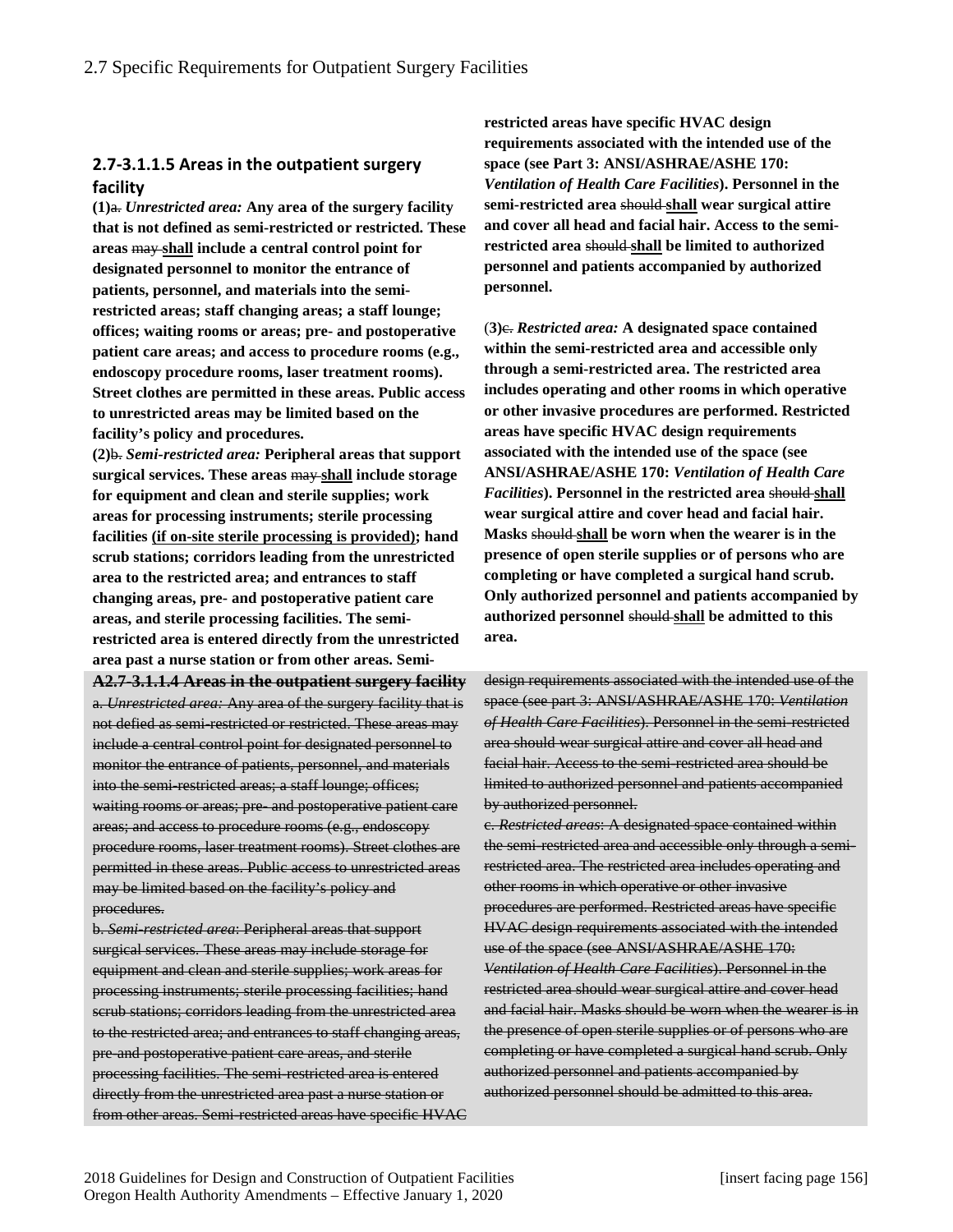**Chapter 2.8: Specific requirements for Freestanding Emergency Care** Chapter 2.8 are deleted in entirety.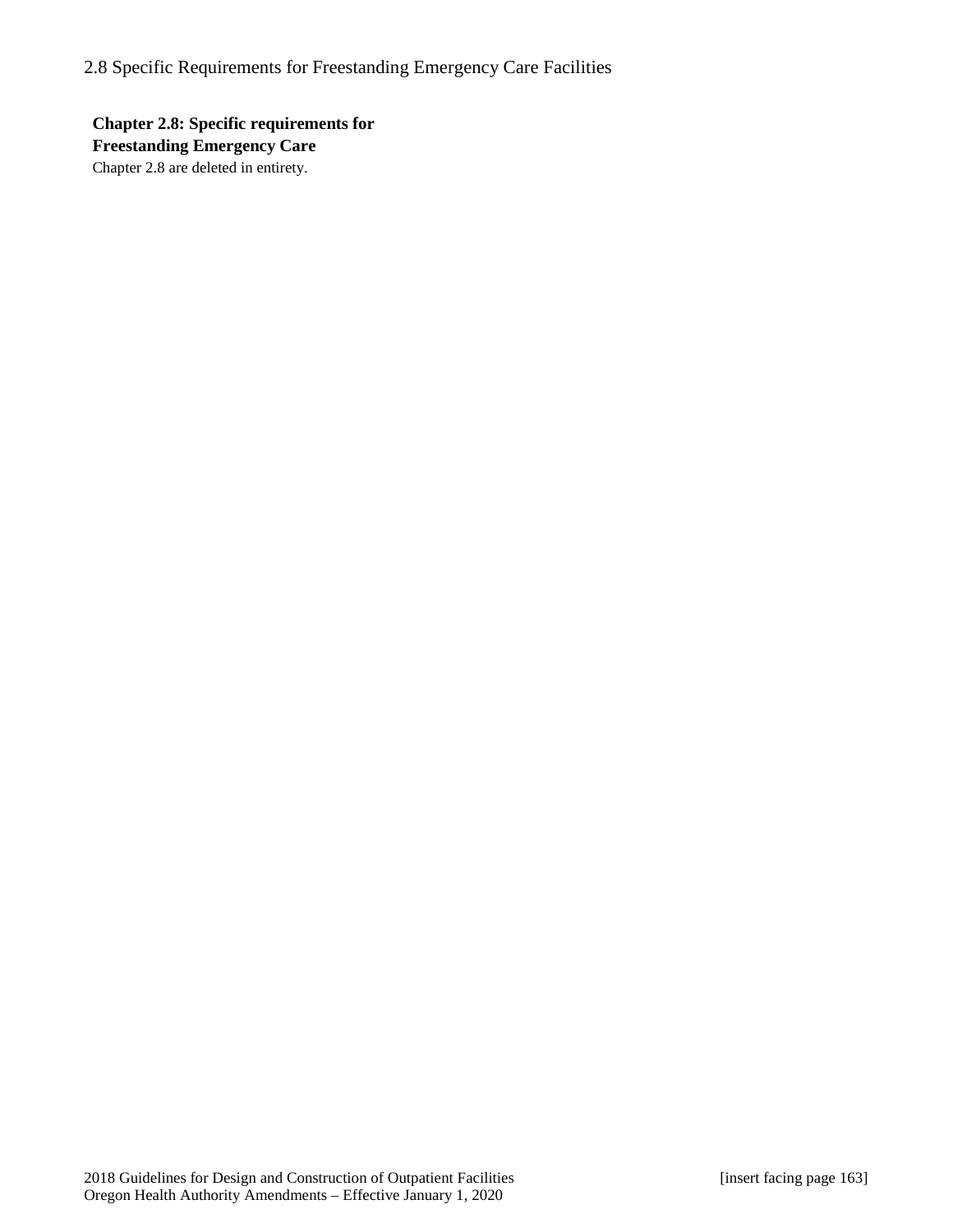# 2.9 Specific Requirements for Endoscopy Facilities

**2.9-3.10.3.2** Provisions shall be made for securing patients' personal effects. **Individual, lockable storage shall be provided.**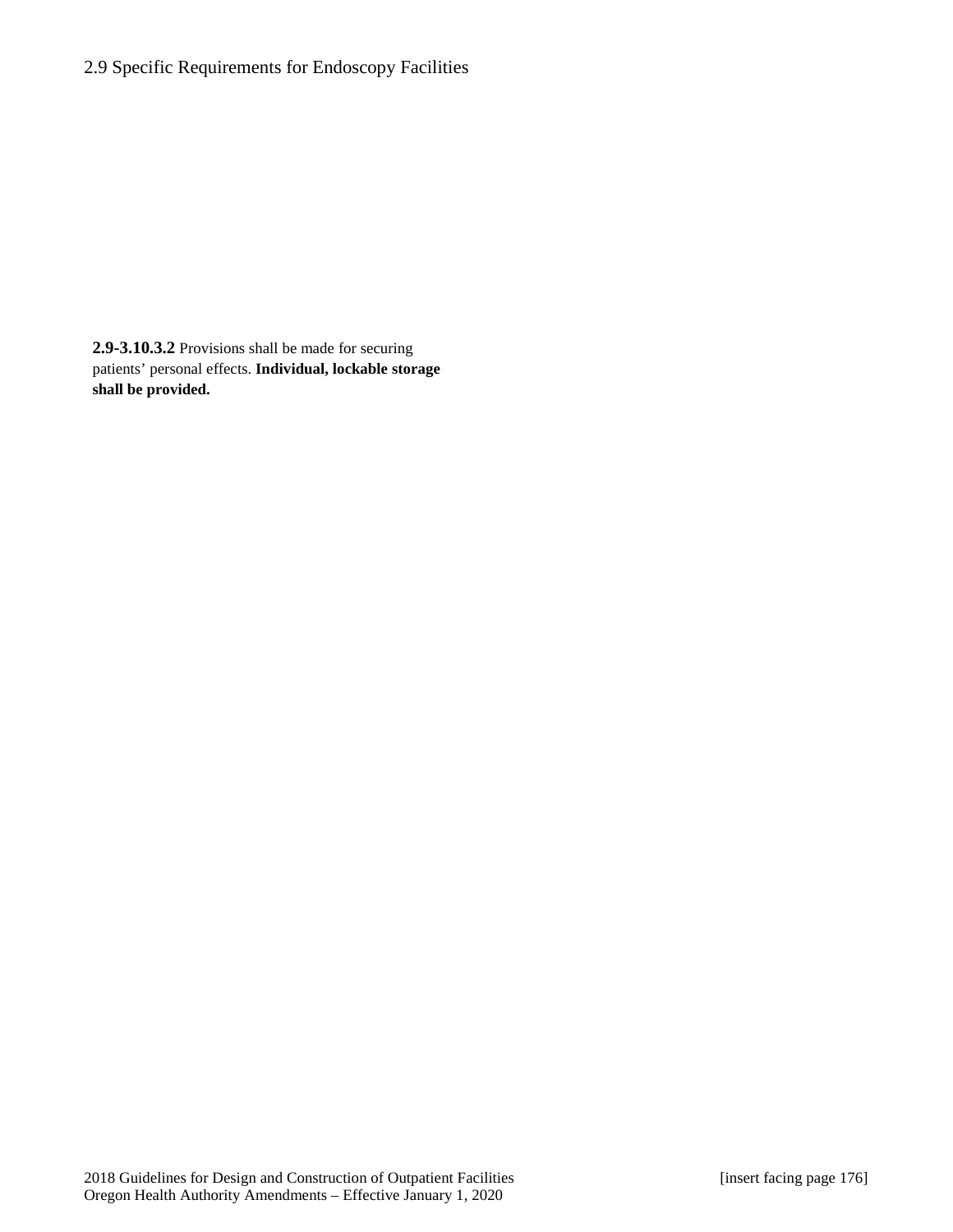**2.10-1.1.4 Fire suppression sprinkler systems are required in Medicare certified dialysis facilities housed in multi-story buildings construction Types II(000), III(200), or V(000), as defined in the 2012 edition of NFPA 101 Life Safety Code, Table 21.1.6.1, and those housed in high-rise buildings over 75 feet in height.**

### **2.10-3.2.1.4 Emergency Equipment**

**Emergency cart and equipment storage shall be located close to the patient treatment area, readily accessible by staff, and not located in an exit path. Emergency Equipment shall also comply with 2.1-3.8.13.4 (Emergency equipment storage).** 

**2.10-3.2.1.5 Emergency transport of patient Corridors, doorways, and stairways serving the unit shall be sized to allow at least one exit route for emergency medical personnel to transport a patient by stretcher to an ambulance. The identified corridor(s) shall be 44" minimum clear and any doors within the identified route shall have a minimum 42" door leaf width.**

#### **2.10-3.2.1.6 Patient Scale**

**Provide dedicated space for a patient scale.**

### **2.10-3.1 Examination Room**

Where an exam room is provided, it shall meet the requirements in Section 2.1-3.2.12 (Single patient Examination/observation room).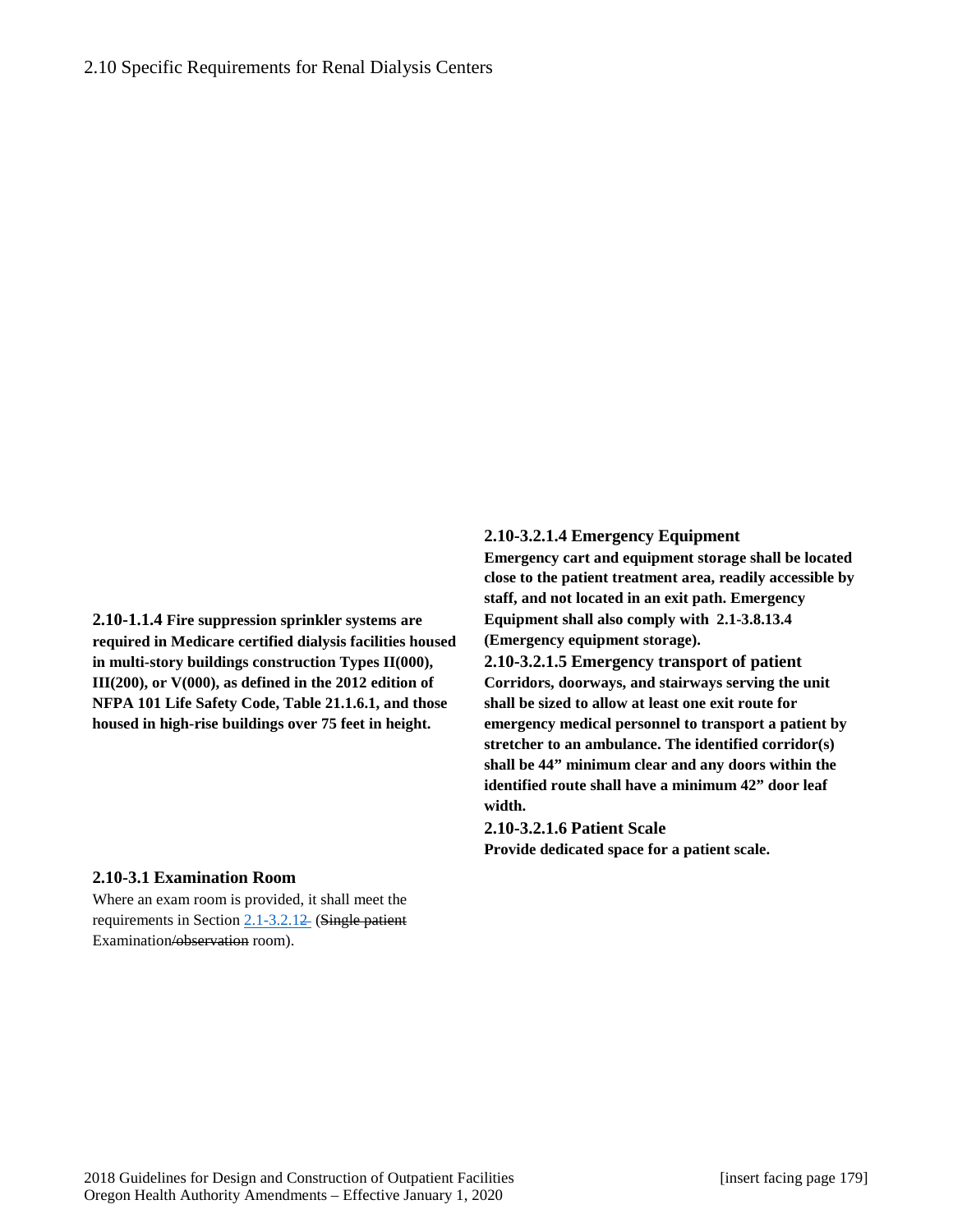### **2.10-3.2.4 Patient Privacy**

Space shall be available to accommodate provisions for patient privacy **including when patients are examined or treated and body exposure is required. Privacy must be provided for the use of a bedpan or commode during dialysis, initiating and discontinuing treatment when the vascular access is placed in an intimate area, for physical exams, and for sensitive communications. There should be sufficient numbers of privacy screens or other methods of visual separation available and used to afford patients full visual privacy when indicated.**

**2.10-3.2.5.1** Hand-washing stations shall be provided in accordance with Section [2.1-3.8.7](http://www.madcad.com/library/230717/664414/#section-2.1-3.8.7) (Hand-Washing Station). **(1) Hand washing stations shall be trimmed with fittings that are operable without use of the hands. Note: wrist blade controls are not considered to be operable without the use of the hands.**

**(2) Exception: Home training room hand-wash stations may be trimmed with residential style controls.** 

**2.10-3.2.6 Body Fluid Disposal Sink**

**2.10-3.2.6.1 A fluid disposal sink shall be provided in each hemodialysis treatment area or room. Sink design including signage and location shall be constructed to prevent cross-contamination of the hand washing stations.**

**2.10-3.3.2.3** Separate drain **sink with identifying signage that it is** for fluid disposal

### **2.10-3.3.2.4 Emergency nurse call**

# **\*2.10-3.4.1 Airborne Infection Isolation (AII) Room**

Where patients who are hepatitis B surface antigen-positive will be dialyzed at the facility or an **If the** ICRA calls for an airborne infection isolation (AII) room, an AII room shall be provided.

### A2.10-3.4.1

The All room can be used for non-HBV-infected patients, assuming the facility does not have any HBsAg-positive patients on their current census and the room equipment have been terminally cleaned and disinfected. Supporting language can be found in the *Code of Federal Regulations* at 42 CFR 494.30(a).

**2.10-3.4.1.3** The AII room shall allow for direct observation of the patient by staff during treatment. **Direct observation must include patient face and insertion point.**

### **2.10-3.4.2 Isolation Room**

**2.10-3.4.2.1 An isolation room shall be provided for Hepatitis B positive (HBV+) patients to prevent contact transmission of HBV+ blood spills and other body fluids. The Isolation Room shall meet the following requirements:**

**(1) Provides a door and walls that go to the floor, but not necessarily the ceiling, and allows for visual monitoring of the patient;**

**(2) Accommodates only one patient;** 

**(3) A hand washing station; and** 

**(4) A separate sink shall be provided within the Isolation Room for fluid disposal. Sink design including signage and location shall be constructed to prevent cross-contamination of the hand washing stations.**

**2.10-3.4.2.2 The isolation room shall have a minimum clear floor area of 120 square feet.**

**2.10-3.4.2.3 The isolation room shall allow for direct observation of the patient by staff from a patient care staff station. Direct observation must include patient face and insertion point.**

**2.10-3.8.2.2** The nurse station**(s)** shall be **no higher than 3 feet 8 inches,** designed to provide direct visual observation of all dialysis patient care stations. **Direct observation must include patient face and insertion point.**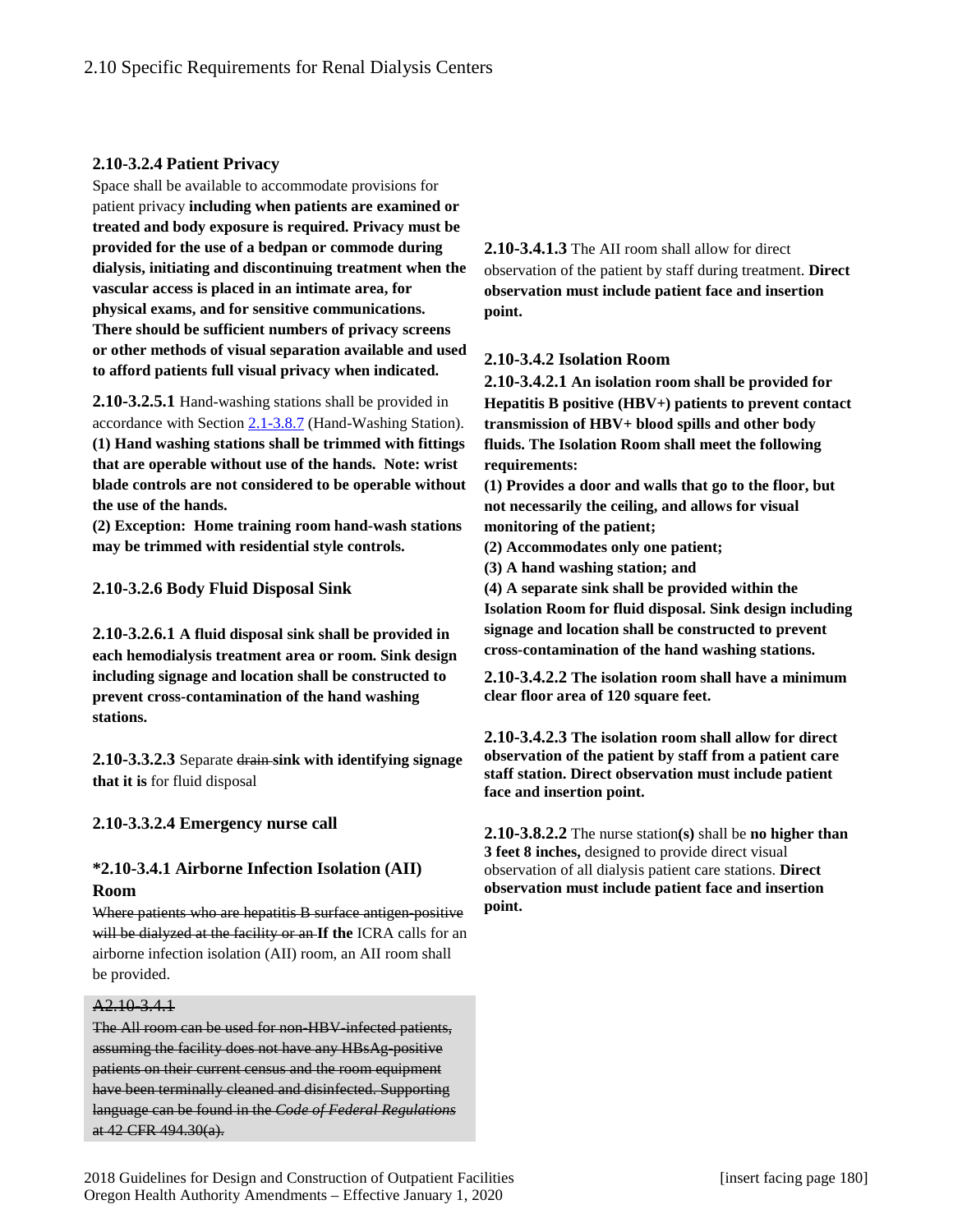**2.10-6.3.1-2.10-6.3.2 Reserved**

**2.10-6.3.2 Interview Space See Sectio[n 2.1-6.3.2](http://www.madcad.com/library/230717/664419/#section-2.1-8.4.3.8) (Interview space) for requirements.**

# **2.10-7 Architectural Details, Surfaces, and Furnishings**

Surface materials shall be selected based on the infection control risk assessment. **See Section 2.1-7 (Architectural Details, Surfaces, and furnishings) for requirements.**

### **2.10-5.2 Waste Management**

See Section [2.1-5.2](http://www.madcad.com/library/230717/664416/#section-2.1-5.2) (Waste Management) for requirements. (1a) **Hand washing station or hand sanitizer shall be provided within or adjacent to biohazardous waste storage area.**

> **2.10-8.3.1 General For electrical system requirements, see Section [2.1-8.3](http://www.madcad.com/library/230717/664419/#section-2.1-8.3) (Electrical Systems) and additional requirements in this section. 2.10-8.3.2 Reserved**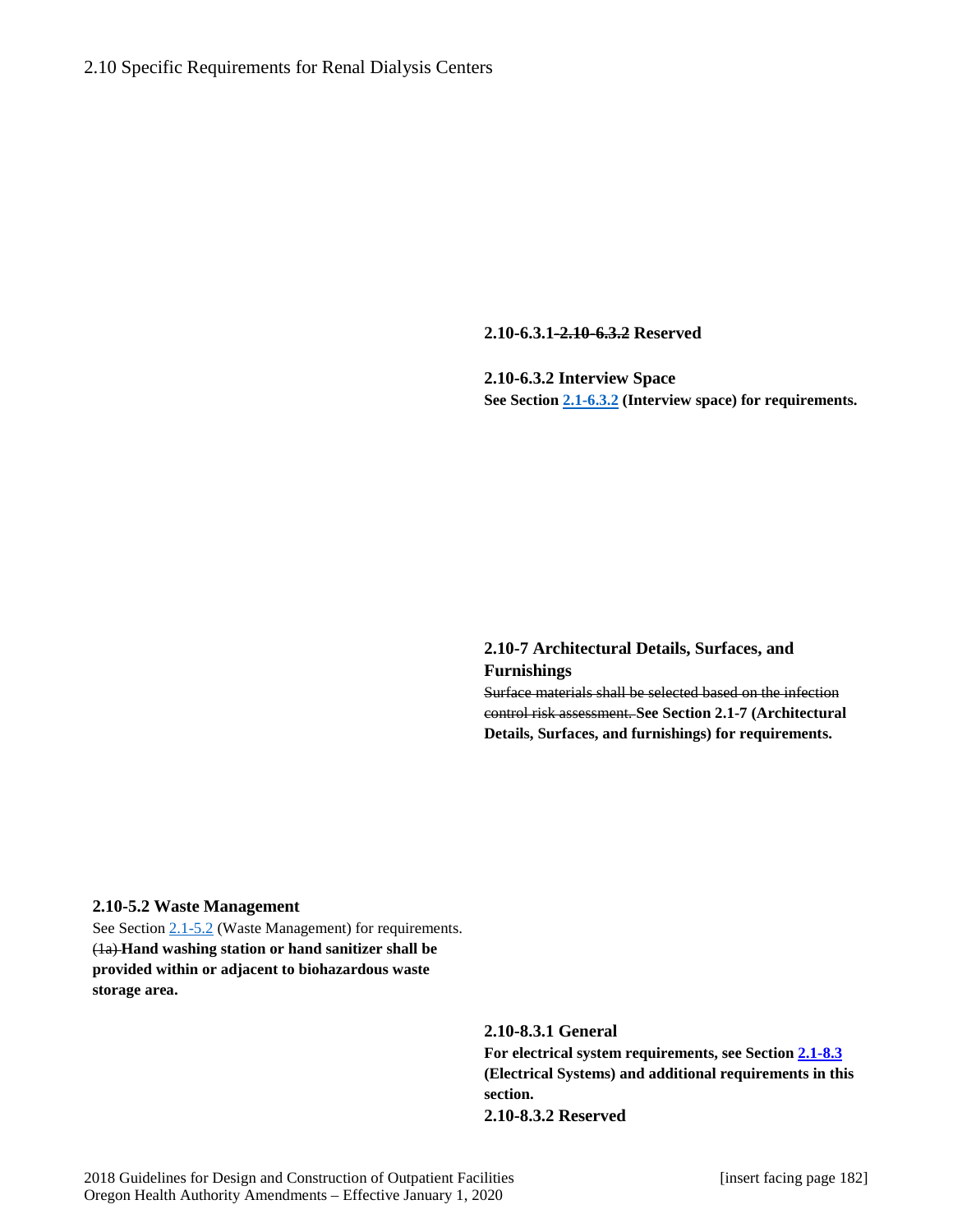# 2.10 Specific Requirements for Renal Dialysis Centers

### **2.10-8.3.3 Emergency Electrical Power**

**(1) Provisions shall be made to allow connection to an alternate power source. The point of connection shall be immediately accessible to the exterior. The alternate power source shall provide on-going power for the lighting and continued provision of dialysis services. (2) Power may be provided by an on-site generator or by means of a hitching post for connection to a portable generator provided under contract by others. Hitching post, if provided, must be located to allow connection without the need to leave a door or doors open during use.**

### **2.10-8.3.4 – 2.10-8.3.5 Reserved**

### **2.10-8.3.6 Electrical Receptacles**

**One of the eight required receptacles shall be a dedicated GFI circuit on emergency power for the dialysis machine. Hospital grade electrical outlets shall be provided for all dialysis equipment connections.**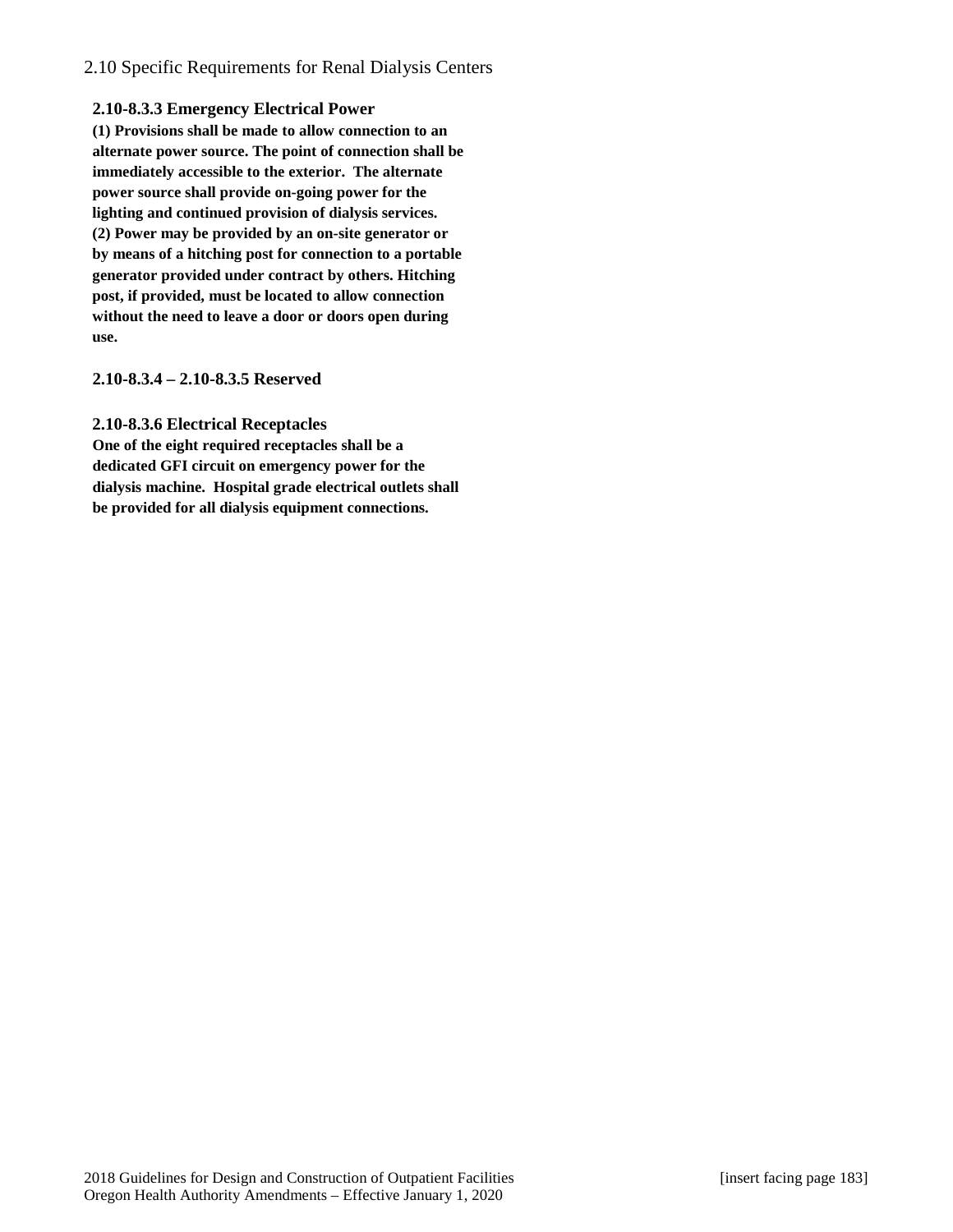2.11 Specific Requirements for Outpatient Psychiatric Centers

# **Chapter 2.11 Specific Requirements for Outpatient Psychiatric Centers**

Chapter 2.11 is deleted in entirety.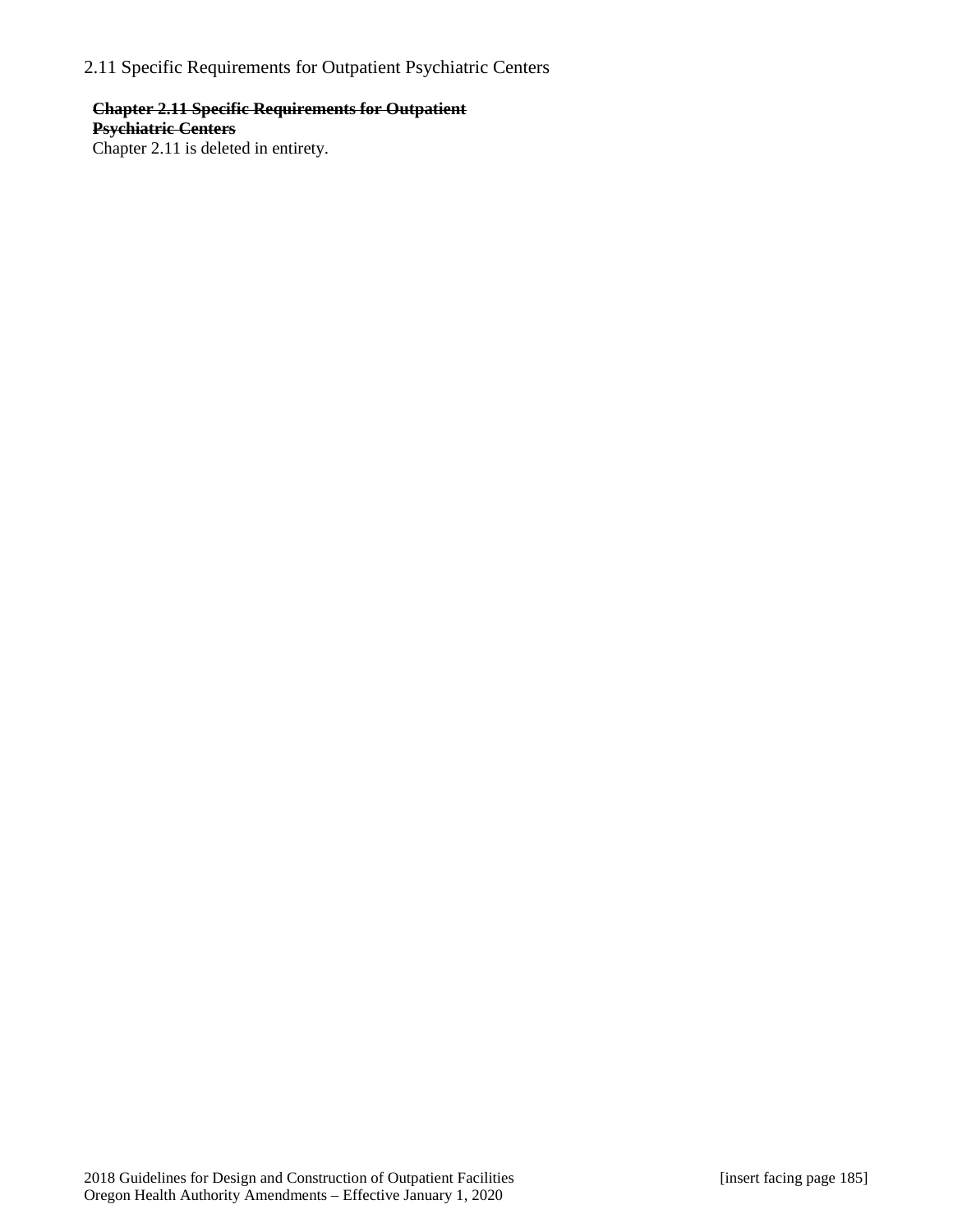# 2.11 Specific Requirements for Outpatient rehabilitation Therapy Facilities

**2.12-1.2.1.2** All Support areas shall may permitted to be shared **in accordance with state and federal regulations.**